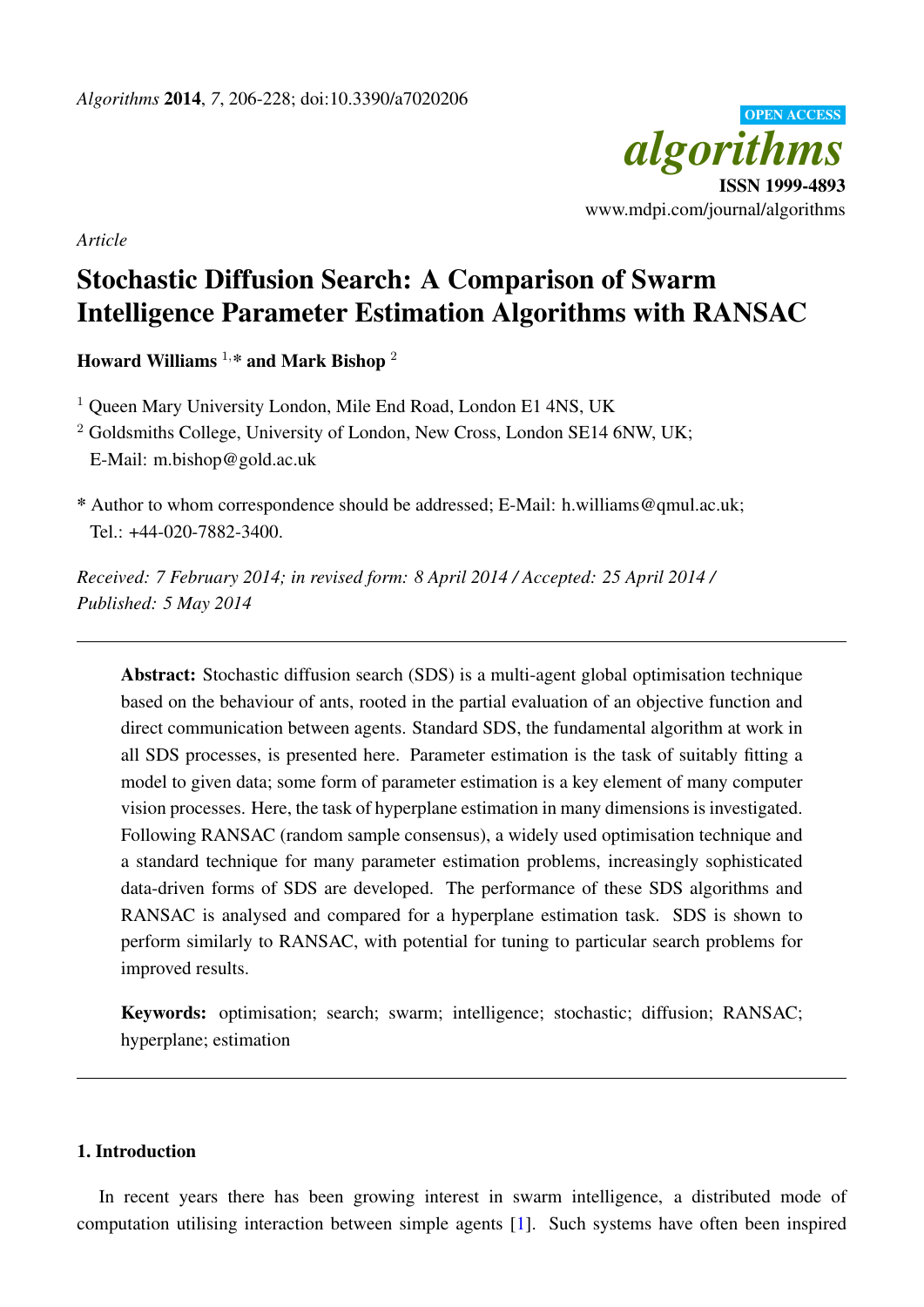by observing interactions between social insects: ants, bees, birds (*cf.* ant algorithms and particle swarm optimisers); see Bonabeau [\[2\]](#page-20-1) for a comprehensive review. Swarm Intelligence algorithms also include methods inspired by natural evolution, such as genetic algorithms [\[3,](#page-20-2)[4\]](#page-20-3) and evolutionary algorithms [\[5\]](#page-20-4). The problem solving ability of swarm intelligence methods emerges from positive feedback reinforcing potentially good solutions and the spatial/temporal characteristics of their agent interactions.

Independently of these algorithms, stochastic diffusion search (SDS) was first described in 1989 as a population-based, pattern-matching algorithm [\[6\]](#page-20-5). Unlike stigmergetic communication employed in ant algorithms, which is based on the modification of the physical properties of a simulated environment, SDS uses a form of direct communication between the agents similar to the tandem calling mechanism employed by one species of ant, *Leptothorax acervorum*, [\[7\]](#page-20-6).

SDS is an efficient probabilistic multi-agent global search and optimisation technique [\[8\]](#page-20-7) that has been applied to diverse problems, such as site selection for wireless networks [\[9\]](#page-20-8), mobile robots self-localisation [\[10\]](#page-20-9), object recognition [\[11\]](#page-20-10) and text search [\[6\]](#page-20-5). Additionally, a hybrid SDS and n-tuple RAM[\[12\]](#page-20-11) technique has been used to track facial features in video sequences [\[11](#page-20-10)[,13\]](#page-20-12).

Previous analysis of SDS has investigated its global convergence [\[14\]](#page-20-13), linear time complexity [\[15\]](#page-21-0) and resource allocation properties [\[16\]](#page-21-1), under a variety of search conditions.

### *1.1. Global Optimisation*

Global optimisation algorithms have recently been partitioned, in terms of their theoretical foundations, into four distinct classes [\[17\]](#page-21-2):

- incomplete methods; heuristic searches with no safeguards against trapping in a local minimum;
- asymptotically complete; methods reaching the global optimum with probability one if allowed to run indefinitely without means to ascertain when the global optimum has been found;
- complete; methods reaching the global optimum with probability one in infinite time that know after a finite time that an approximate solution has been found to within prescribed tolerances;
- rigorous; methods typically reaching the global solution with certainty and within given tolerances.

In heuristic multi-agent systems, the above characterisation is related to the concept of the stability of intermediate solutions, because the probability that any single agent will lose the best solution is often greater than zero. This may result in a lack of stability of the found solutions, or in the worst case, the non-convergence of the algorithm. Thus, for multi-agent systems, it is desirable to characterise the stability of the discovered solutions. For example, it is known that many variants of genetic algorithms do not converge, and so, the optimal solution may disappear from the next population. Consequently, in practice, either an elitist selection mechanism is utilised or the information about the best solution has to be maintained throughout the entire evolution process.

In this paper, we demonstrate that the solutions discovered by SDS are exceptionally stable, and we illustrate some implications of the resource allocation mechanisms employed by SDS concerning the stability and accuracy of the algorithm, as well as its convergence behaviour.

In the next section, we will introduce stochastic diffusion search, and we will briefly introduce the models of SDS on which the results of this paper are based. The following section will analyse the results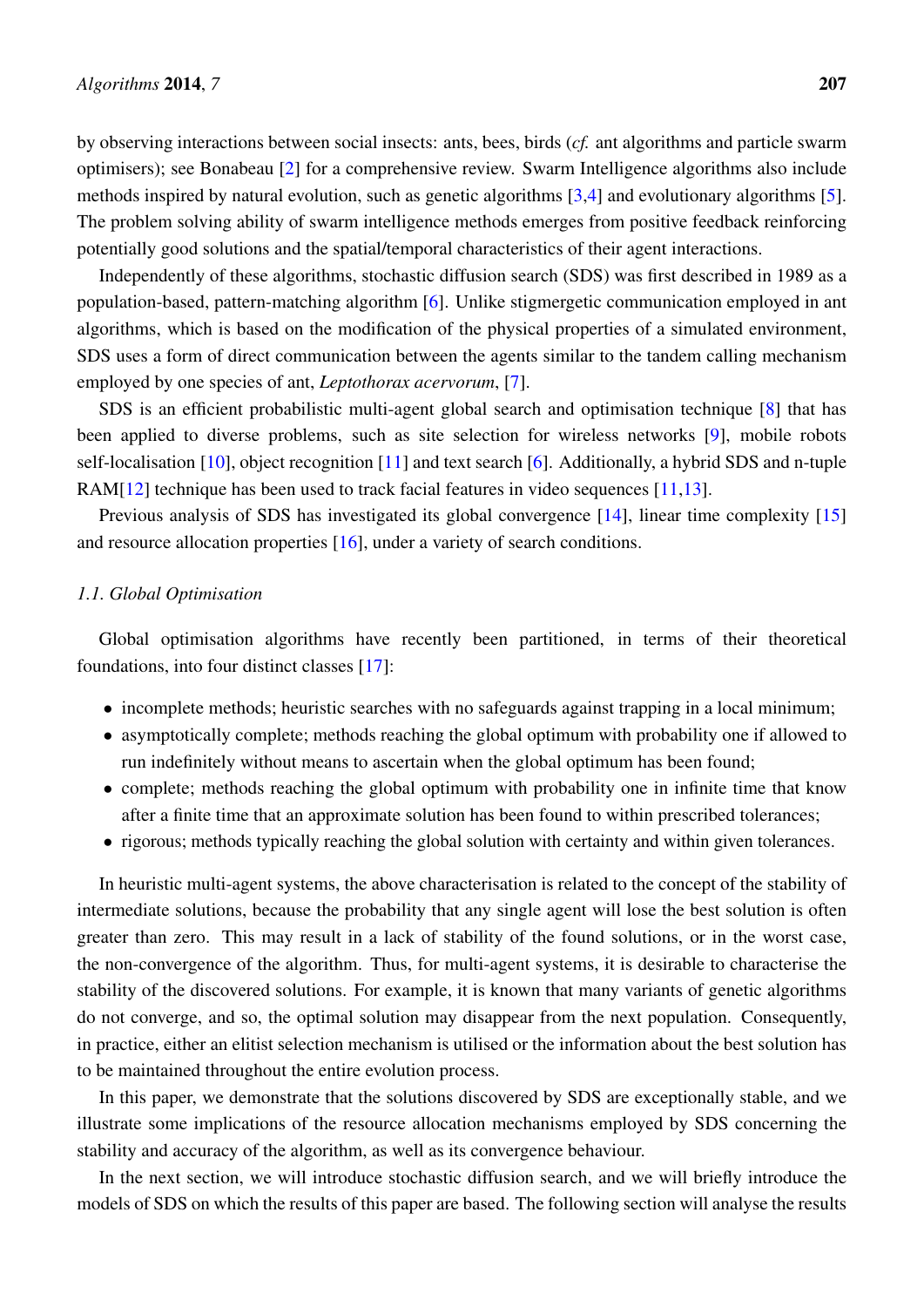obtained contrasting SDS with RANSAC (random sample consensus). The final section will include a discussion and conclusions.

# 2. Stochastic Diffusion Search

SDS is based on distributed computation, in which the operations of simple computational units, or agents, are inherently probabilistic. Agents collectively construct the solution by performing independent searches, followed by the diffusion of information through the population. Positive feedback promotes better solutions by allocating to them more agents for their exploration. Limited resources induce strong competition from which the largest population of agents corresponding to the best-fit solution rapidly emerges. A comprehensive introduction and review is provided in [\[18\]](#page-21-3).

In many search problems, the solution can be thought of as composed of many subparts, and in contrast to most swarm intelligence methods SDS explicitly utilises such decomposition to increase the search efficiency of individual agents. In SDS, each agent poses a hypothesis about the possible solution and evaluates it partially. Successful agents repeatedly test their hypothesis, while recruiting unsuccessful agents by direct communication. This creates a positive feedback mechanism ensuring the rapid convergence of agents onto promising solutions in the space of all solutions. Regions of the solution space labelled by the presence of agent clusters can be interpreted as good candidate solutions. A global solution is thus constructed from the interaction of many simple, locally operating, agents forming the largest cluster. Such a cluster is dynamic in nature, yet stable, analogous to, "a forest whose contours do not change but whose individual trees do", [\[19](#page-21-4)[,20\]](#page-21-5). The search mechanism is illustrated in the following analogy.

#### *2.1. The Restaurant Game Analogy*

A group of delegates attend a long conference in an unfamiliar town. Each night, they have to find somewhere to dine. There is a large choice of restaurants, each of which offers a large variety of meals. The problem the group faces is finding the best restaurant; that is, the restaurant where the maximum number of delegates would enjoy dining. Even a parallel exhaustive search through the restaurant and meal combinations would take too long to accomplish. To solve the problem, the delegates decide to employ a stochastic diffusion search.

Each delegate acts as an agent maintaining a hypothesis identifying the best restaurant in town; the delegate starts by randomly selecting a restaurant. Each night, each delegate tests his hypothesis by dining at the identified restaurant and randomly selecting one of the meals on offer. The next morning at breakfast, every delegate who did not enjoy his meal the previous night asks one randomly selected colleague to share his dinner impressions: if the experience was good, he also adopts this restaurant as his choice. Otherwise, he simply selects another restaurant at random.

Using this strategy, it is found that, very rapidly, a significant number of delegates congregate around the best restaurant in town.

By iterating through test and diffusion phases, agents stochastically explore the solution space. However, since tests succeed more often on good candidate solutions than in regions with irrelevant information, an individual agent will spend more time examining good regions, at the same time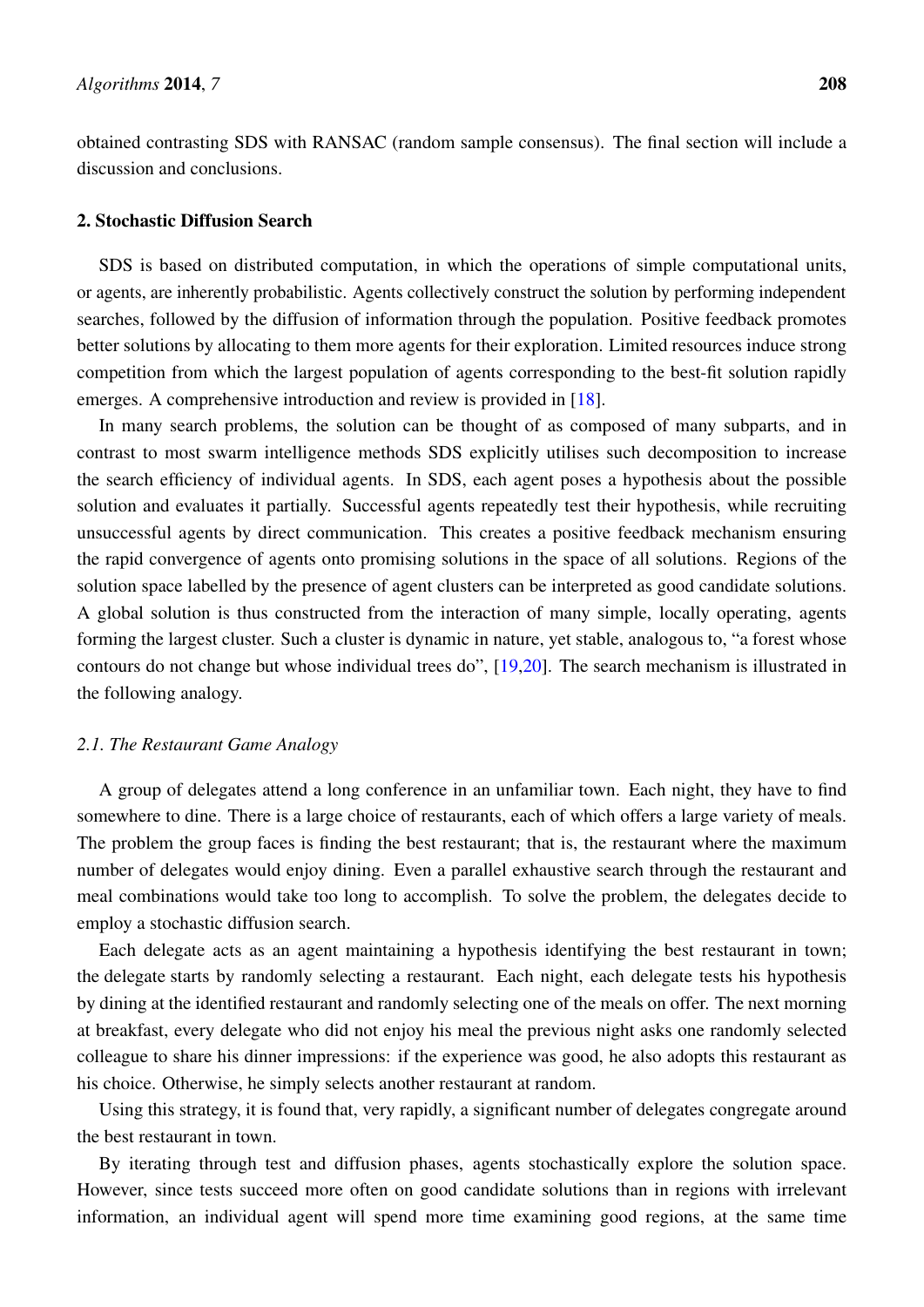recruiting other agents, which, in turn, recruit even more agents. Candidate solutions are thus identified by concentrations of a substantial population of agents.

Central to the power of SDS is its ability to escape local minima. This is achieved by the probabilistic outcome of the partial hypothesis evaluation in combination with the reallocation of resources (agents) via stochastic recruitment mechanisms. Partial hypothesis evaluation allows an agent to quickly form its opinion on the quality of the investigated solution without exhaustive testing (e.g., it can find the best restaurant in town without having to try all the meals available in each).

| <b>Algorithm 1</b> Algorithmic description of the restaurant game.                    |
|---------------------------------------------------------------------------------------|
| <i>Initialisation phase</i>                                                           |
| All agents (delegates) generate an initial hypothesis (select a restaurant at random) |
| loop                                                                                  |

#### *Test phase*

Each agent (delegate) evaluates evidence for its hypothesis (meal quality). Agents are partitioned into active (happy) and inactive (disgruntled) groups (of diners).

# *Diffusion phase*

Inactive agents (delegates) adopt a new hypothesis by communication with another randomly selected agent (who may have had a good meal at a restaurant), or, if the selected agent is also inactive (bad meal), the selecting agent must adopt a new hypothesis (restaurant) at random.

#### end loop

# 3. Standard SDS

SDS searches for and finds the best match of a given model in a given search space; for example, a particular word (the model) in a text document (the search space). During the searching process, each agent operates entirely independently of the other agents, only reconvening to exchange information about what they have found. There is no concept in SDS of the time taken for an agent to travel to its hypothesis position, only spatial concerns (the size of the search space); there is, however, the cost of evaluating the hypothesis once selected: the cost of the test function. During SDS, each agent is able to access the entirety of the search space and also to carry with it information about the entirety of its target model. For example, each agent has access to an entire document of text, along with the whole word that is being searched for. As seen previously with the restaurant game, an agent becomes active when its selected hypothesis' test function returns a positive result; otherwise the agent remains inactive. For the word search example, a hypothesis could be an index position in the document, along with an offset from this position; the hypothesis could be evaluated by, rather than checking to see if the whole word (model) is precisely at this location, checking a single character at an offset from the index against a character at the same offset in the model. There are various strategies that can be deployed for how the agents communicate with each other (diffusion) once they have all evaluated their respective hypotheses.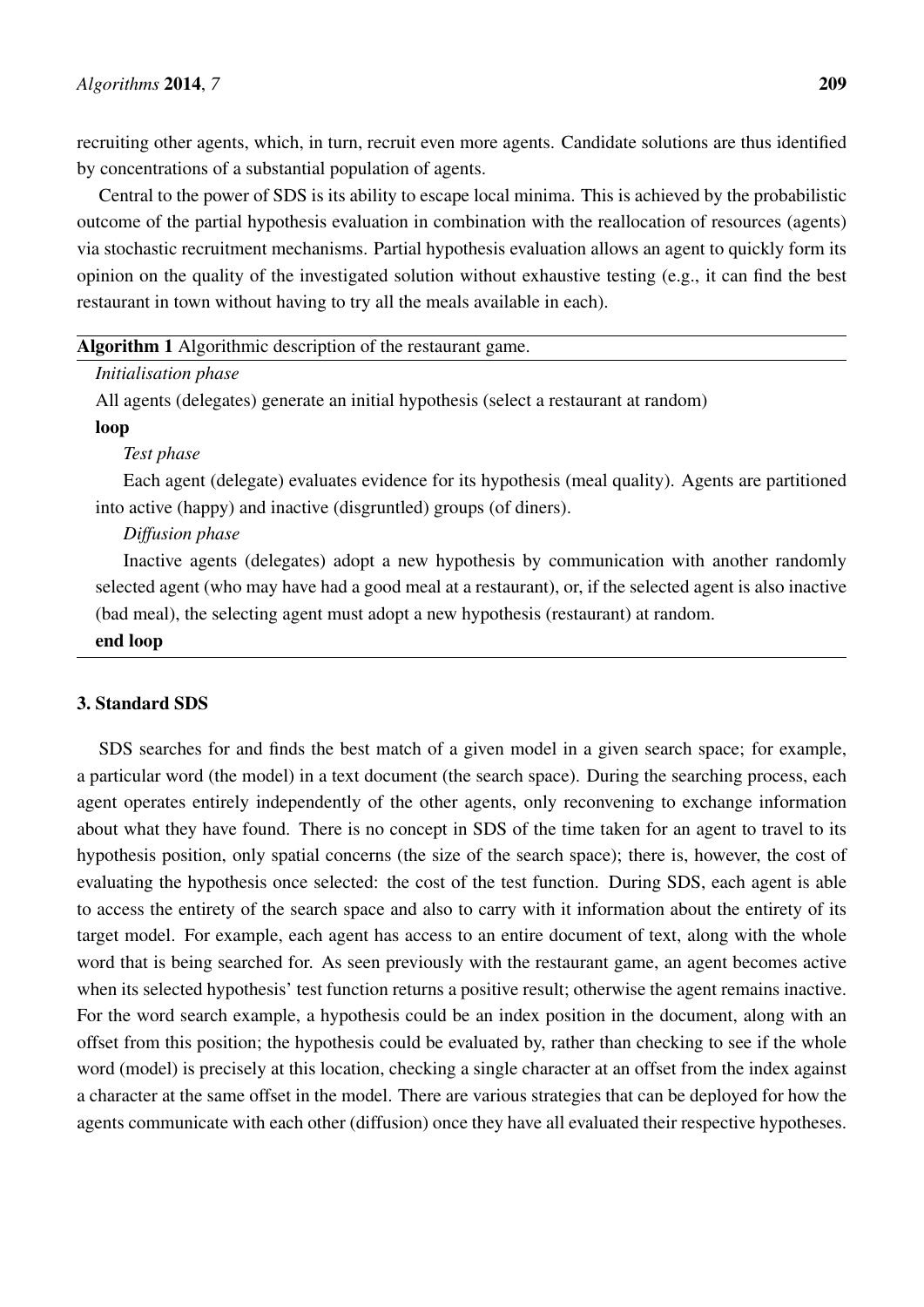# *3.1. Initialise*

During the initialisation phase, all agents randomly select a hypothesis from the search space. All agents are set to inactive. All agents are given access to the target model. The random initialisation of hypothesis positions can be biased in favour of some positions, given what can be described as a-priori knowledge. As shown by Bishop [\[11\]](#page-20-10), there are two types of such knowledge that may influence the initialisation phase:

- (i) The ratio of the size of the model to the size of the search space is greater than one; this guarantees that at least one agent is initialised with the best hypothesis.
- (ii) The previous location of the model is known; this is useful when performing successive searches on similar search spaces; for example, consecutive frames of video.

<span id="page-4-0"></span>

| <b>Algorithm 2 Standard SDS algorithm.</b>                                               |
|------------------------------------------------------------------------------------------|
| <i>Initialisation phase</i> All agents generate an initial hypothesis                    |
| while Halting criteria not satisfied do                                                  |
| <i>Test phase</i> All agents perform hypothesis evaluation                               |
| Diffusion phase All agents deploy a communication strategy                               |
| <i>Relate phase</i> Optional; active agents with the same hypothesis randomly deactivate |
| <i>Halt phase</i> Evaluation of halting criteria                                         |
| end while                                                                                |

# *3.2. Test*

During the test phase, the agent determines whether it should set itself to be active or inactive. This is achieved by applying a test function to its current hypothesis. This test function is a partial evaluation of the hypothesis position. The test function will differ depending on the application domain. Agents are set to active if this partial evaluation of the hypothesis returns success; otherwise, they remain inactive.

# *3.3. Diffusion*

During the diffusion phase, agents exchange hypothesis information. The idea is for active agents to disseminate their current hypothesis to inactive agents. There are three differing strategies for this dissemination, termed recruitment strategies: passive recruitment, active recruitment and a combination of the two.

This exchanging of information leads to agents with good hypotheses recruiting inactive agents to their position. Eventually, large numbers of agents congregate around the best hypothesis (or hypotheses if the related phase is used) available in the search space. The standard SDS recruitment strategy deployed is passive.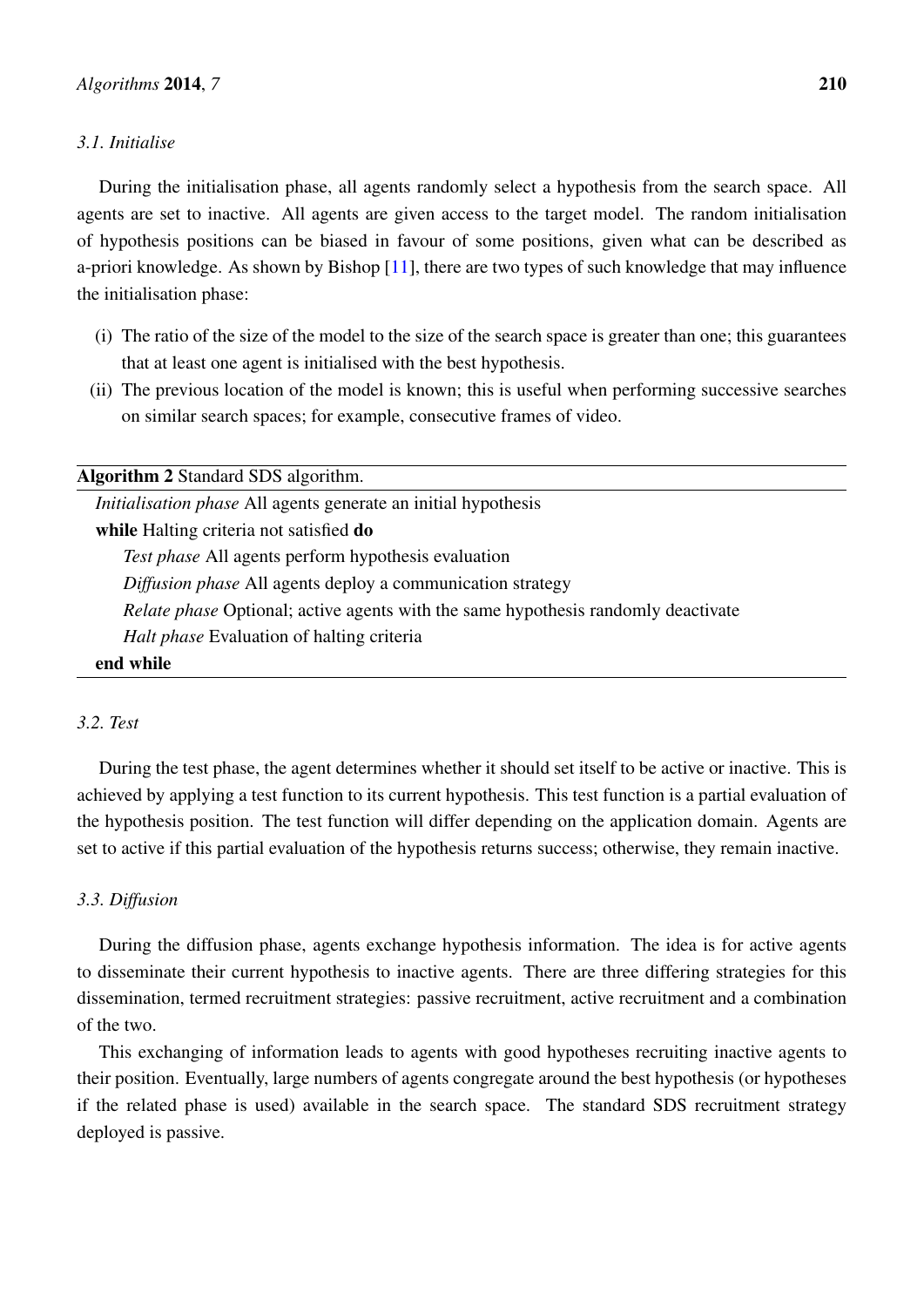# 3.3.1. Passive Recruitment

During passive recruitment, inactive agents randomly select other agents and adopt their hypothesis if they are themselves active. Thus, it is possible, albeit extremely unlikely, that the population of agents will converge to the ideal hypothesis in one iteration.

# 3.3.2. Active Recruitment

During active recruitment, agents that are themselves active randomly select other agents; if the selected agents are inactive, they are given the selecting agent's hypothesis; this limits the growth of active agents to a maximum of double the original size.

| <b>Algorithm 3</b> Passive recruitment algorithm. |
|---------------------------------------------------|
| for each agentX in population $do$                |
| if agentX NOT Active then                         |
| select random agentY from population              |
| <b>if</b> agentY Active <b>then</b>               |
| agentX adopts agentY's hypothesis                 |
| end if                                            |
| <b>if</b> agentY NOT Active) <b>then</b>          |
| agentX adopts a new random hypothesis             |
| end if                                            |
| end if                                            |
| end for                                           |
|                                                   |

| <b>Algorithm 4</b> Active recruitment algorithm.   |
|----------------------------------------------------|
| for each agent $X$ in population $do$              |
| <b>if</b> (agentX Active) <b>then</b>              |
| select random agentY from population               |
| <b>if</b> (agentY NOT Active) <b>then</b>          |
| agentY adopts agentX's hypothesis                  |
| agent Y becomes Engaged                            |
| end if                                             |
| end if                                             |
| end for                                            |
| for each agentX in population $do$                 |
| if (agentX NOT Active AND agentX NOT Engaged) then |
| agentX receives new random hypothesis              |
| end if                                             |
| end for                                            |
|                                                    |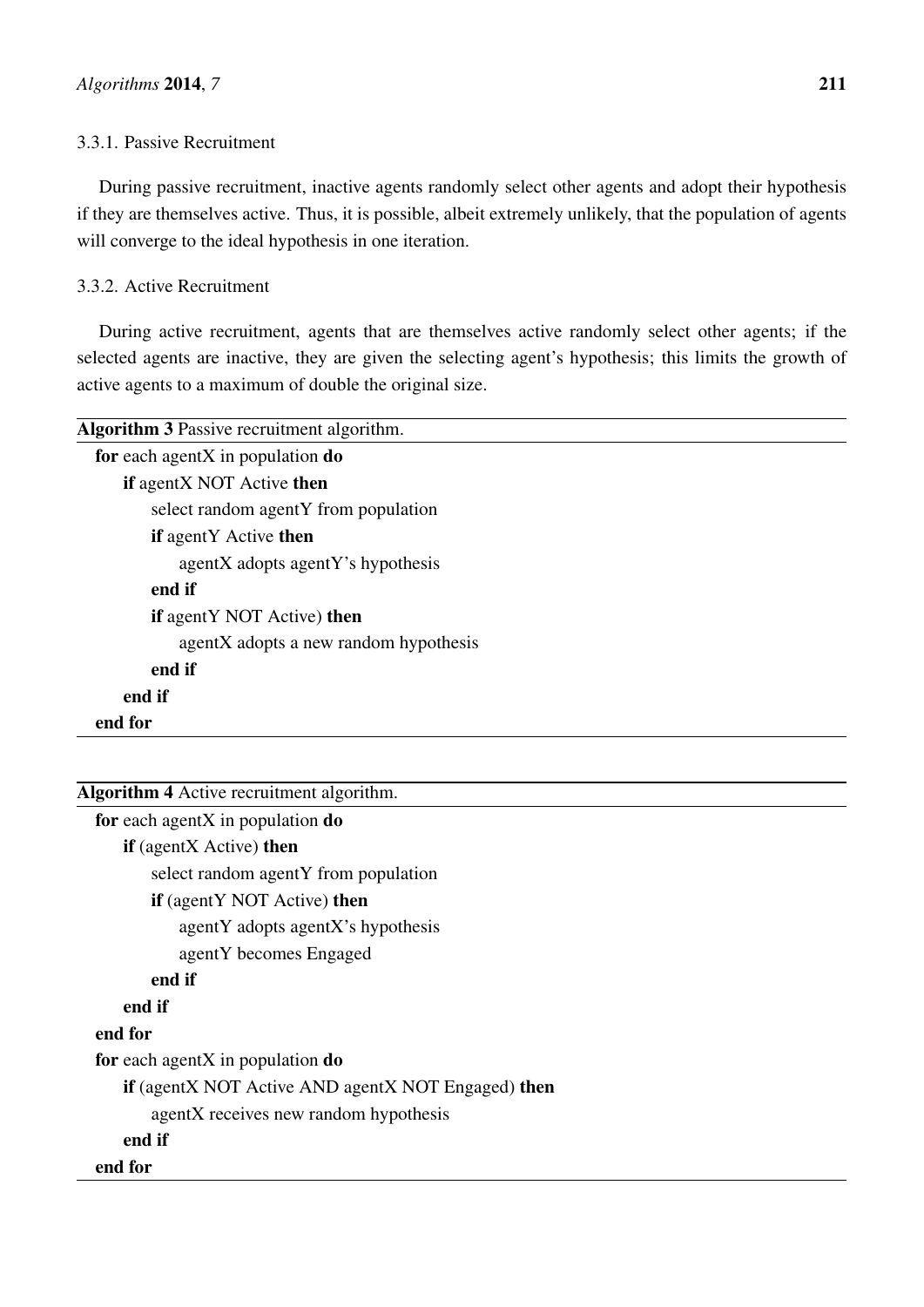During active recruitment, each agent must also maintain a further variable, engaged, that indicates whether the agent's hypothesis has changed or not. Should an inactive agent not receive a hypothesis from an active agent during recruitment, it must receive a new random hypothesis, to avoid inactive agents remaining at the same hypothesis position over time.

# 3.3.3. Combination (or 'Dual') Recruitment

The combination recruitment strategy is simply passive recruitment immediately followed by active recruitment.

# *3.4. Relate*

The relate phase is an optional phase, introduced if multiple models are extant in the search space. The technique allows a degree of dynamic re-allocation of agents and the maintenance of multiple clusters of active agents around multiple good hypotheses. The relate phase can also assist with dynamic search spaces, allowing clusters of agents to re-align themselves successfully with the correct hypothesis. The relate phase has two modes: context free and context sensitive [\[16\]](#page-21-1).

#### 3.4.1. Context-Free Mode

This dictates that all active agents select another agent at random; if this other agent is also active, the selecting agent deactivates (becomes inactive) and selects a new random hypothesis. This should ensure that when a good hypothesis is discovered (or multiple good hypotheses), approximately half the population is left inactive to continue roaming the search space.

| Algorithm 5 Relate context free.      |
|---------------------------------------|
| for each agentX in population $do$    |
| $if$ (agent $X$ Active) then          |
| select random agentY from population  |
| <b>if</b> (agentY Active) then        |
| agentX set to inactive                |
| agentX adopts a new random hypothesis |
| end if                                |
| end if                                |
| end for                               |

### 3.4.2. Context-Sensitive Mode

This mode is identical to context free, with the exception that when selecting a random agent, the selecting agent will only deactivate and select a new random hypothesis if the selected agent is active and both agents share the same hypothesis. This should ensure that at most, half of the agent population is associated with any one good hypothesis.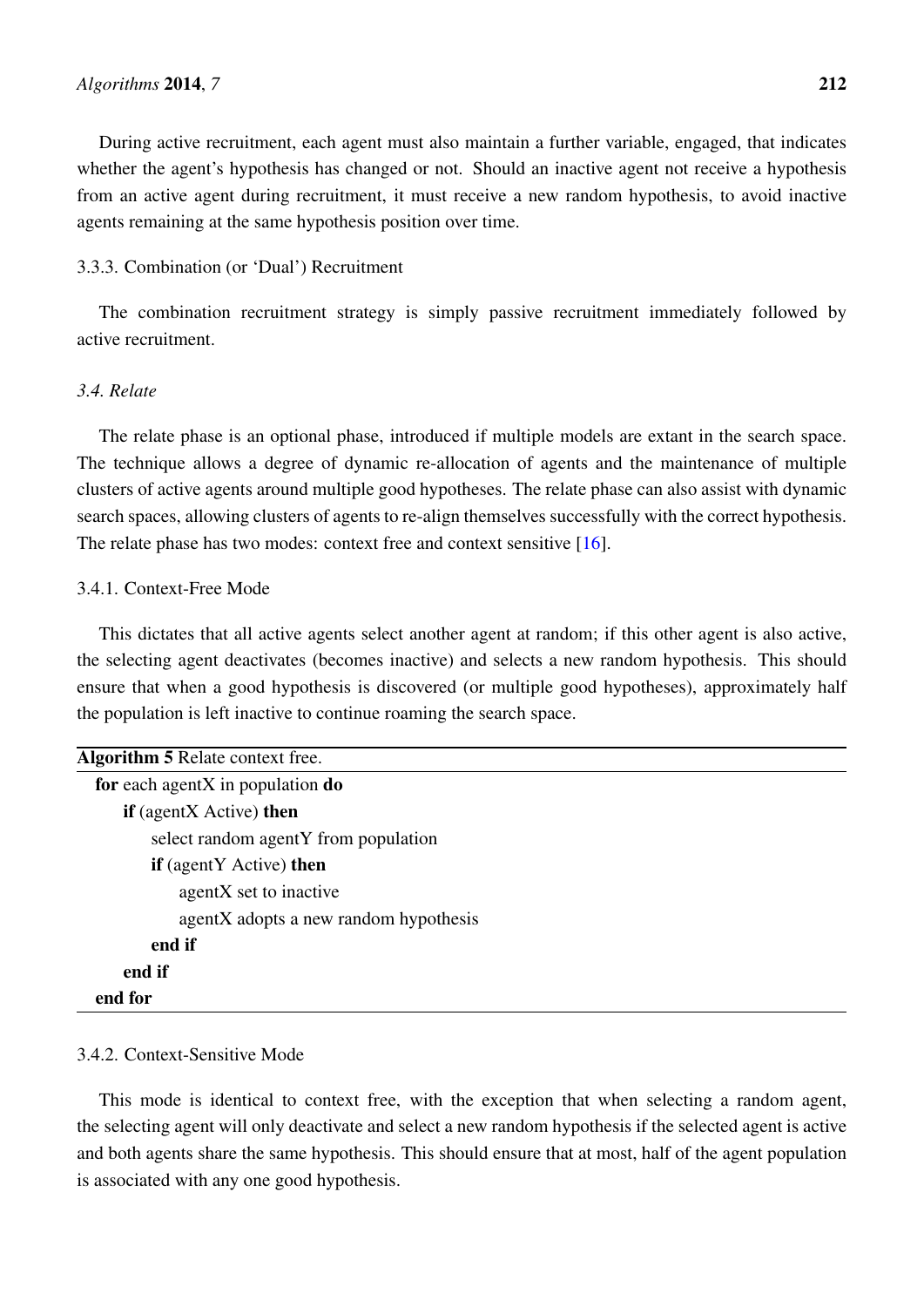#### Algorithm 6 Relate context sensitive.

| for each agentX in population $do$                                               |
|----------------------------------------------------------------------------------|
| <b>if</b> agentX Active <b>then</b>                                              |
| select random agentY from population                                             |
| <b>if</b> agentY Active AND agentY hypothesis $==$ agentX hypothesis <b>then</b> |
| agentX set to inactive                                                           |
| agentX adopts a new random hypothesis                                            |
| end if                                                                           |
| end if                                                                           |
| end for                                                                          |

# *3.5. Halting*

After each test and diffuse iteration (and optionally, relate phase), the SDS process determines whether the agent population has reached a state that determines the completion of the search: the halting criteria. Ideally, the search will stop as soon as the best hypothesis (or hypotheses) in the search space is found. This can be difficult to ascertain, particularly with noisy data.

During the initial iterations of the search, the active agent populations will remain small, until an agent hits a good/optimal hypothesis; the population (cluster) around this hypothesis will then grow as more and more agents are recruited to it. Depending on the search space and model parameters, the cluster around the optimal hypothesis (or hypotheses, if the relate phase is used) will stabilise. There are two types of criteria to apply that determine when the SDS search process should come to an end: weak halting criteria and strong halting criteria [\[16\]](#page-21-1).

#### *3.6. Weak Halting Criteria*

Weak halting criteria states that SDS should stop when a certain percentage of all agents are active, regardless of their hypothesis. Once above this threshold, the population should then stabilise at a certain level. This stabilisation can be seen as the population of active agents remaining steady, with a margin of tolerance, for a certain number of iterations. Once these criteria have been met, the search stops.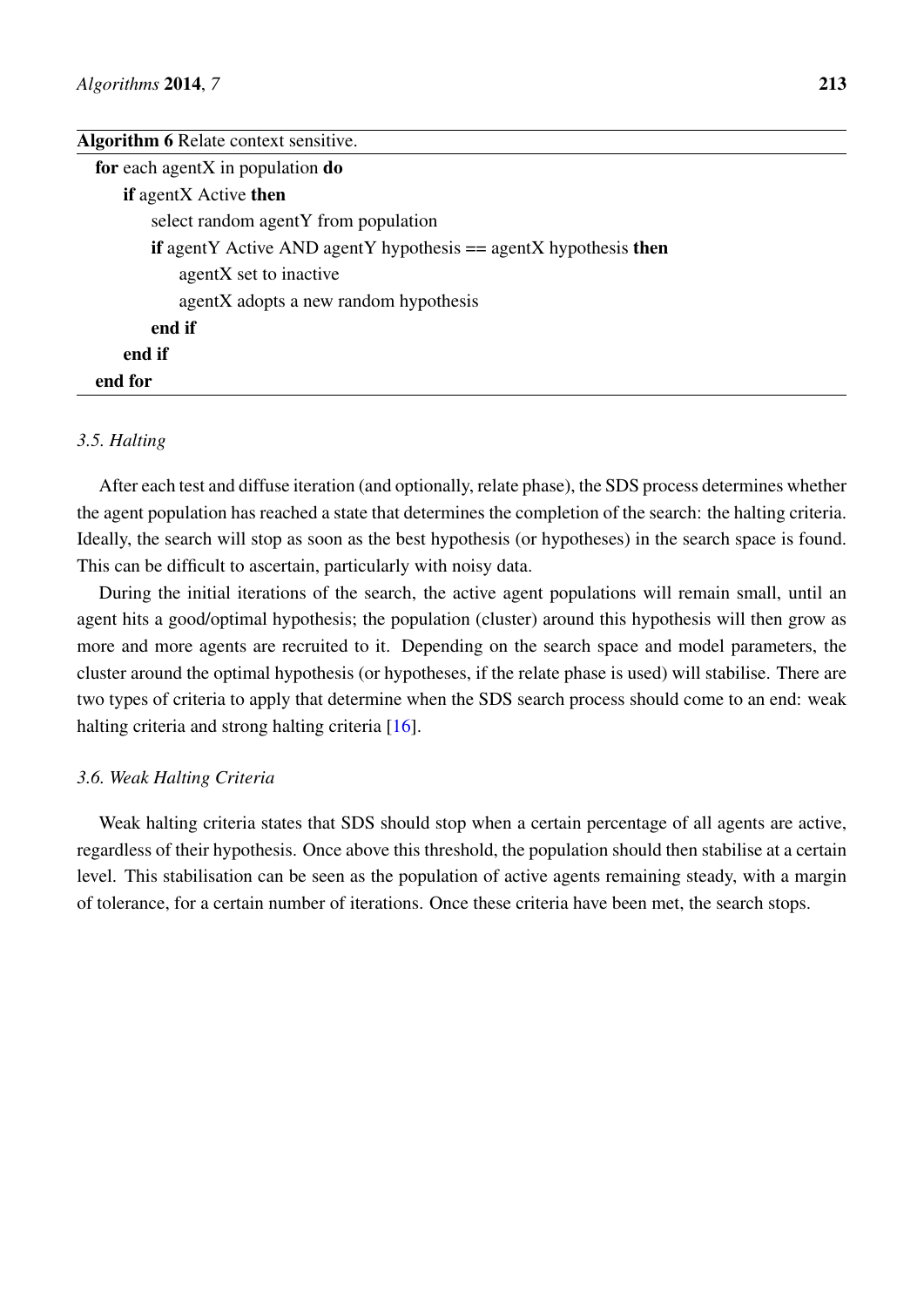Figure 1. SDS cluster stabilisation. (*a*) The threshold level; (*b*) the amount of tolerance; the x-axis describes the number of iterations, *n*, while the y-axis describes the percentage of active agents.



#### *3.7. Strong Halting Criteria*

This defines the halt state as being concerned with the percentage of active agents in the largest cluster; *i.e.*, looking at the hypothesis that has the most agents clustered around it and applying the same threshold/tolerance rule as with the weak halting state, but looking instead at the percentage of agents that are active within this largest cluster.

# 4. Hyperplane Estimation

Parameter estimation is the task of finding a suitable fit of data in a given search space to a model. A simple parameter estimation task is that of line fitting: given a set of points on a two-dimensional plane, can a set of points that form a line be estimated?



Figure 2. Simple line fitting by parameter estimation.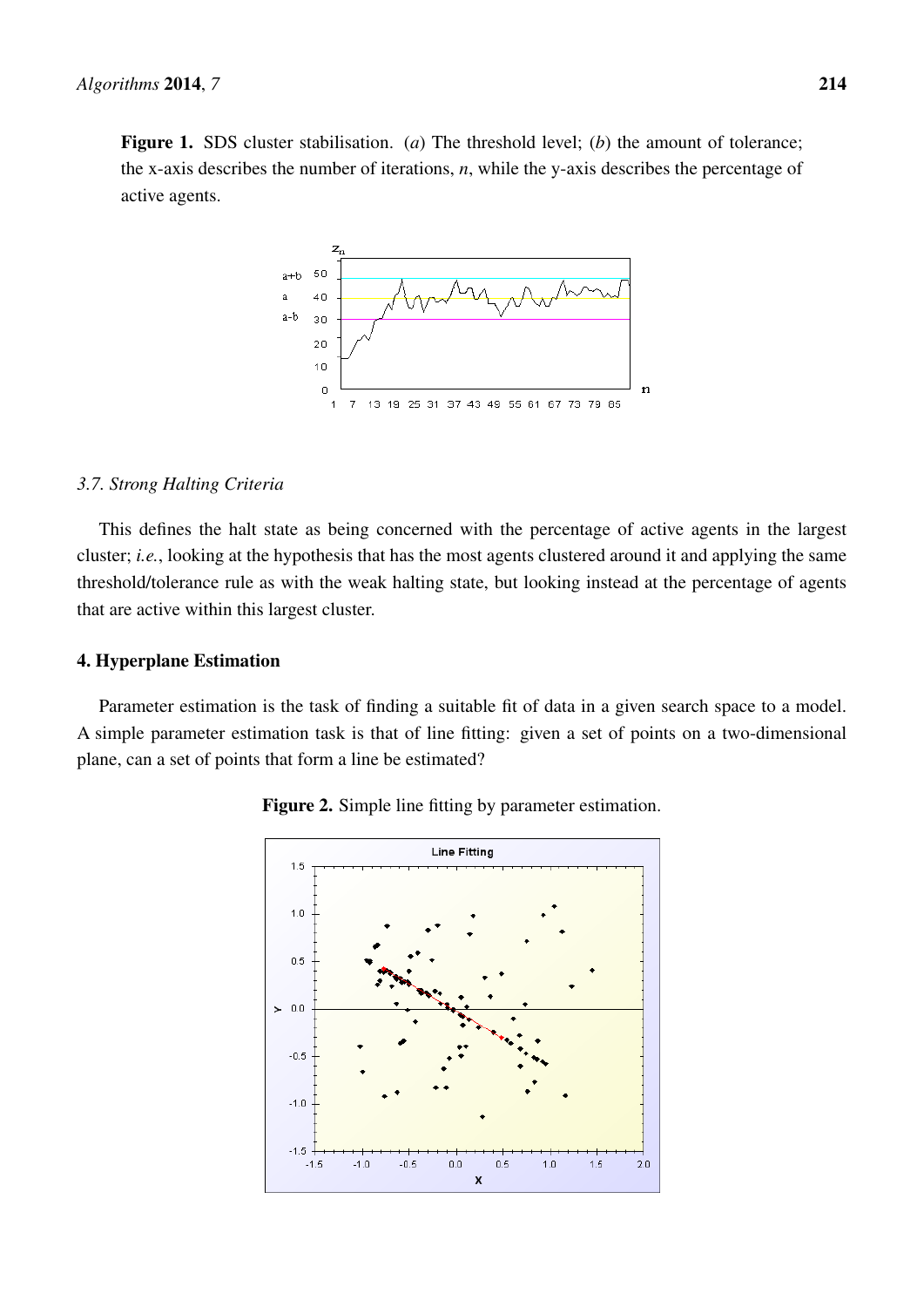Robust parameter estimation is an extension of parameter estimation that is able to fit a set of parameters in the presence of outliers; points that are not on the line, perhaps due to noisy observational data or the presence of multiple line candidates [\[18\]](#page-21-3).

A traditional technique for estimating these types of parameters is the Hough transformation [\[21\]](#page-21-6).

Latterly, the most popular robust estimators are those based on the stochastic principles introduced by the RANSAC algorithm [\[22\]](#page-21-7).

The main task that this research is concerned with is that of hyperplane estimation in multiple dimensions in the presence of increasing noise.

A line can be seen as a hyperplane in two-dimensional space. Given a set of data points in two dimensions, the inliers are seen as those points that lie on the line, while the outliers are seen as those scattered points that do not fit the model. Generally, it is assumed that inliers are perturbed orthogonally from the hyperplane by a zero mean Gaussian with probability distribution:

$$
P_i(x) = \frac{1}{\sigma\sqrt{2\pi}}e^{-\frac{x^2}{2\sigma^2}}\tag{1}
$$

 $\sigma$  is the standard deviation and x the Euclidean distance from the hyperplane. The inliers are scattered around a true hyperplane, with the described amount of noise.

A hyperplane in three dimensions can be seen as a sheet through three-dimensional space, analogous to a line through two-dimensional space. Hyperplanes in higher dimensions are difficult to visualise.

Hyperplanes (and other manifolds) can be described using a minimal set of data. A hyperplane in two-dimensional space is able to be described using two points: termed the minimum set. A hyperplane in three-dimensional space can be described with three points. This relationship holds as the dimensions increase.

#### *4.1. Hyperplane Hypothesis Generation and Evaluation by Singular Value Decomposition (SVD)*

In order to fit data to a model for hyperplane estimation, a method is needed to generate hypothetical hyperplanes for evaluation against the data set. A widely used technique to solve a linear system of equations is the least squares solution from the components of singular value decomposition (SVD) [\[23\]](#page-21-8), a technique with which to describe a matrix in a decomposed form in terms of other matrices. A given matrix, *M*, can be described, after SVD has been performed, to generate *U* (the real orthogonal matrix), *D* (the rectangular diagonal matrix, whose diagonal entries are the singular values of *M*) and *V* (the real orthogonal matrix) as:

$$
M = UDV^T \tag{2}
$$

The details of the SVD calculation are not given here.

However, one is able to solve a linear system described by a matrix, *M*, by taking the SVD and subsequently taking the right-hand column of the calculated *V* as the solution.

For example, in two dimensions, given the equation of a line:

$$
ax + by + c = 0 \tag{3}
$$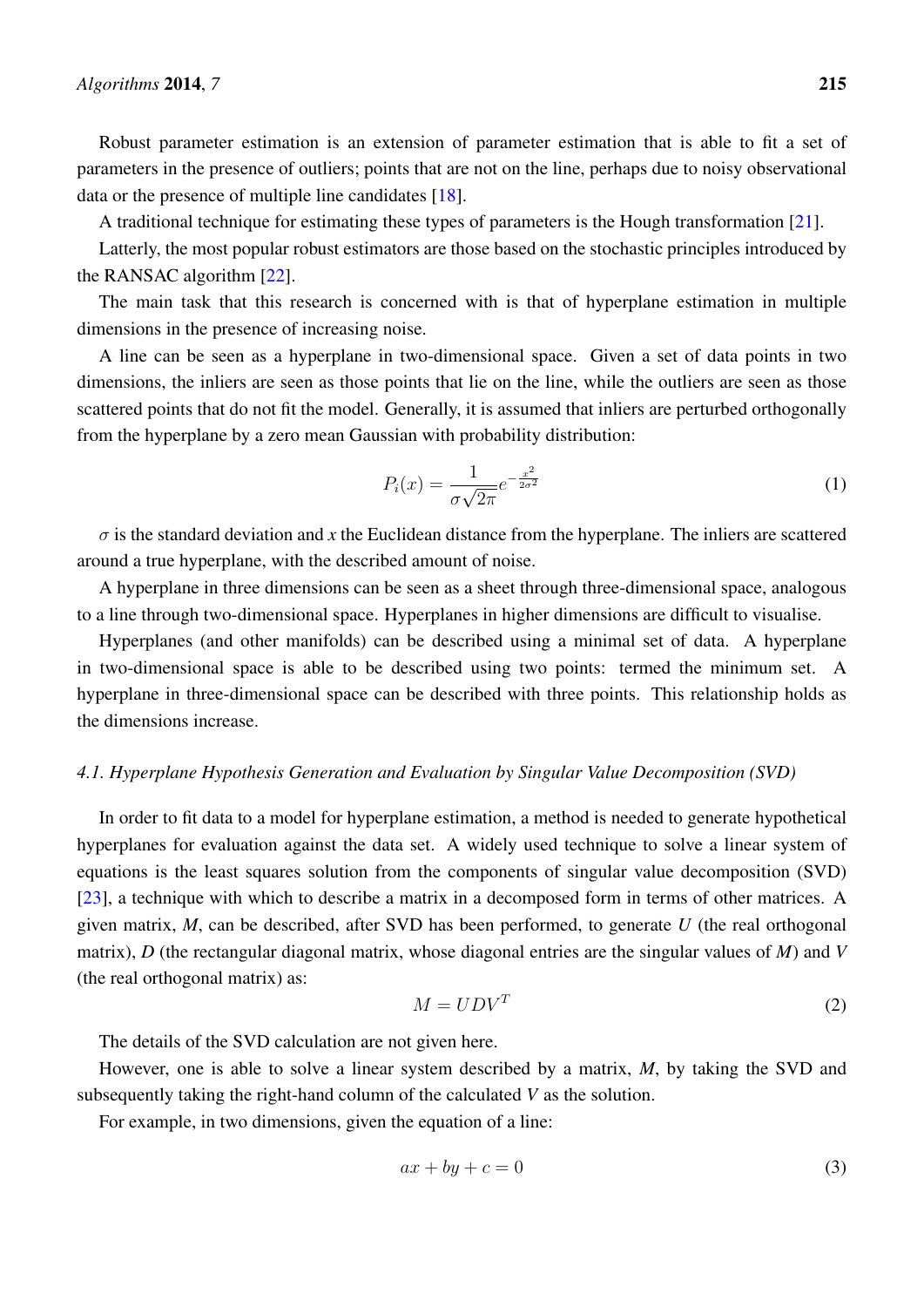Along with two points (*x1 y1* 1) and (*x2 y2* 1), in homogeneous form, one can construct the matrix:

$$
M = \left(\begin{array}{cc} x1 & y1 & 1 \\ x2 & y2 & 1 \end{array}\right) \tag{4}
$$

and vector:

<span id="page-10-1"></span>
$$
t = \left(\begin{array}{ccc} a & b & c \end{array}\right) \tag{5}
$$

Thus, the system is described as:

<span id="page-10-0"></span>
$$
Mt^T = 0 \tag{6}
$$

Taking the SVD of *M* and using the values in the right-hand column of *V*, a solution for *t* is obtained. For two rows, this will solve Equation [\(6\)](#page-10-0) exactly, but as more rows are added, it will give the least squares solution.

In order to extend this beyond two dimensions, we simply increase the size of the vector described in Equation [\(5\)](#page-10-1); needing, where *n* denotes the number of dimensions, *n* rows in *M*, in order to uniquely identify a hyperplane in this way.

Thus, *M* can be thought of as the minimal set required to describe a hyperplane. This minimal set is used as an agent's hypothesis.

Finally, a method is required for evaluating the hypothesis against a data point. This Euclidean distance measure is called the residual distance of a point from a hyperplane. To calculate this, we must first convert the hyperplane to Hessian normal form [\[24\]](#page-21-9), which then allows us to easily calculate the orthogonal distance from the hyperplane by taking the dot product of the point (with homogeneous coordinates) with the vector of hyperplane parameters, *t*. This also applies identically in *n* dimensions [\[24\]](#page-21-9).

#### 5. Beyond Standard SDS

Standard SDS, as described in the restaurant game, has been shown to be a good search and optimisation method, able to converge to the optimum solution under the right search space conditions. However, standard SDS is only easily applicable on optimisation problems with a decomposable objective functions (such as best-fit template matching)—objective functions that can be evaluated partially.

Rifaie *et al.* [\[25\]](#page-21-10) and Omran *et al.* [\[26\]](#page-21-11), have shown how SDS can be an effective technique for continuous optimisation problems. Rifaie's work suggests that the powerful resource allocation mechanisms deployed in SDS have the potential to improve the optimisation capabilities of classical evolutionary algorithms.

The main weakness of standard SDS is its approach to hypothesis selection. Generally, and particularly in parameter estimation tasks, randomly selecting hypotheses from the entire search space is unlikely to yield good results [\[18\]](#page-21-3). Following Rifaie and Bishop [\[18\]](#page-21-3), who, in turn, have adopted methods highlighted by the work on RANSAC [\[22\]](#page-21-7) and its minimal set selection to describe a hypothesis, it is possible to improve SDS and allow it to perform more complex search and optimisation tasks by giving it a mechanism that drives the hypothesis selection from the available data space, rather than drawing hypotheses from the total search space. Following RANSAC, SDS can now also be used on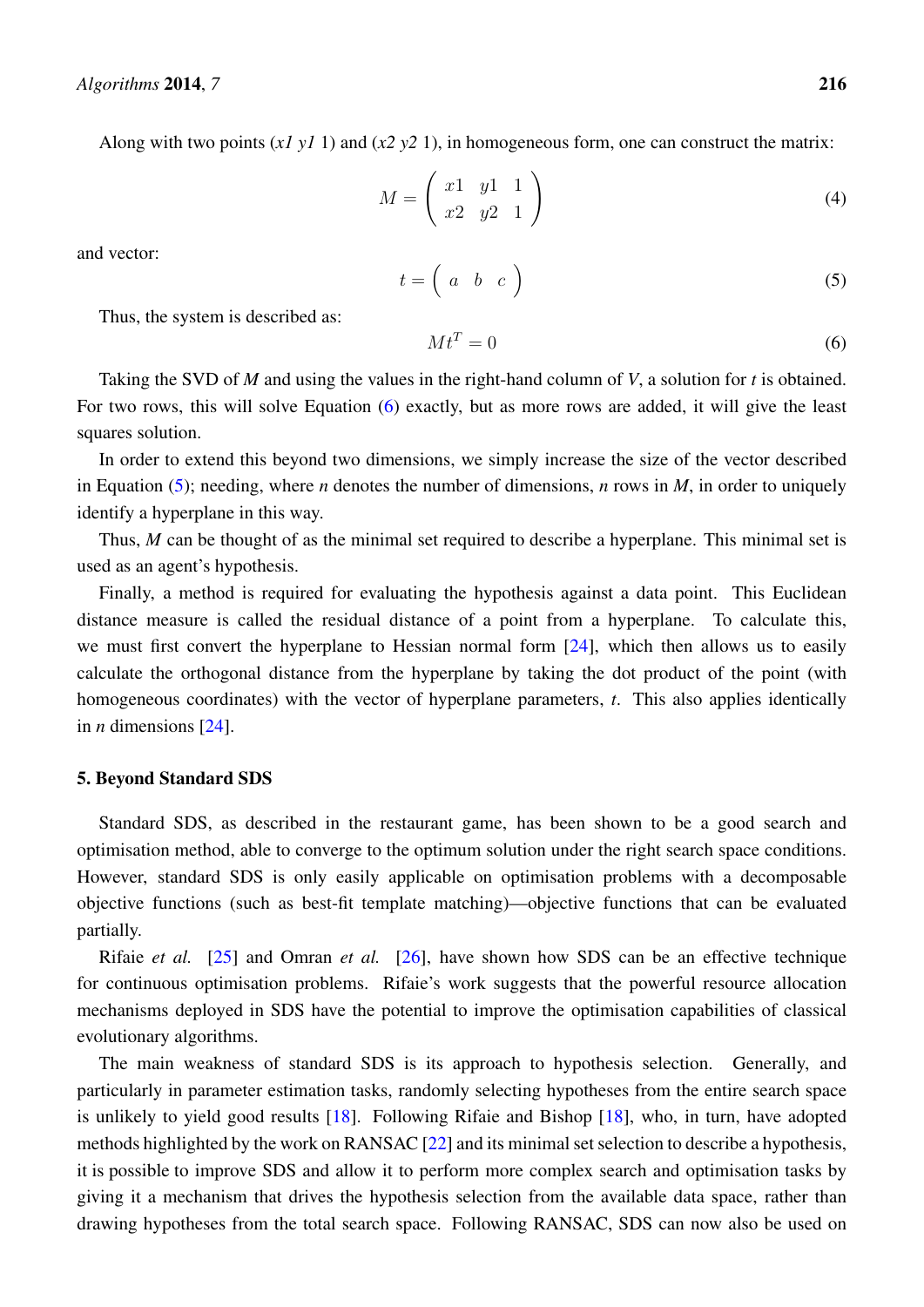regression problems using minimal sample sets to drive hypothesis selection. Two variants of SDS, with this methodology at their core, are now detailed.

#### *5.1. Data-Driven SDS (DDSDS) for Hyperplane Estimation*

Data-driven SDS [\[18\]](#page-21-3) retains all the core components and simplicity of standard SDS, as seen in the algorithm detailed in Section [2,](#page-4-0) with some crucial differences at each stage of the algorithm.

#### *5.2. DDSDS Initialise*

During the initialisation phase, all agents randomly select a hypothesis from the search space. For Data-driven SDS (DDSDS), as applied to hyperplane estimation, this entails randomly selecting a minimal set of points required to describe a hyperplane (*n* points, in *n* dimensions) from the available data points provided as the search space (as opposed to all possible points in continuous space) and performing singular value decomposition as previously described in order to generate the hypothesised hyperplane solution. A further point, *p*, drawn from the agent's minimal set, is stored as part of the agent's hypothesis; this  $p$  is thought of as the data hypothesis and is put to use in the test phase.

## *5.3. DDSDS Test*

During the test phase, each agent now selects a data point with which to test its hypothesis. The data point selected is not taken from the entire set of data, but rather from the set of data points currently associated with other agents. Hence, data points that are associated with many agents are more likely to be selected than data points associated with only a few agents. Data points that are not associated with any agents cannot be selected. Significantly, the set of points that is tested for fitting with the hypothesis is dynamically constrained by the search, rather than being the entire data set. As a consequence, the search will always converge to 100% agent activity, as the test set is ultimately constrained to only those generated by the inlier distribution [\[18\]](#page-21-3).

Once selected, the data point is evaluated against the hypothesis; if the Euclidean distance, the residual (calculated as previously illustrated), is under a certain threshold, *t*, the agent becomes active; otherwise, the agent remains inactive.

During experimentation, it was found that varying the numbers of these residual tests (each agent might pick and test two data points, rather than just one, and become active if either meets the threshold test) had a significant impact on the convergence time of the algorithm. Unfortunately, as we shall see later, this technique also has an impact on the accuracy of the algorithm.

# *5.4. DDSDS Diffusion*

Diffusion proceeds in the usual SDS manner, based on the recruitment strategies employed. However, as the data point, *p*, now forms part of the agent's hypothesis, this value is also transferred from active to inactive agents during recruitment. Should an inactive agent not receive a new hypothesis from another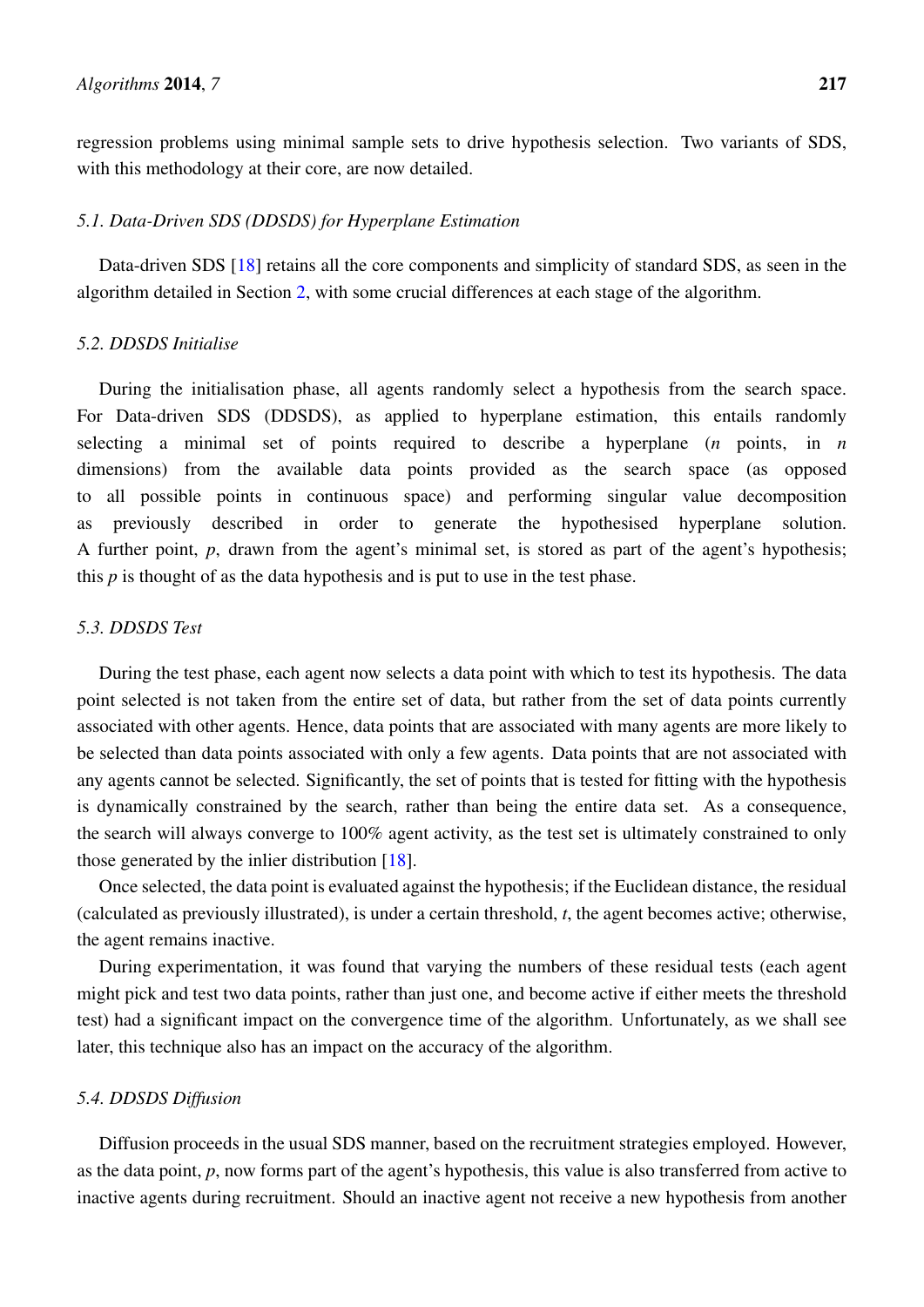agent during the diffusion phase, the agent selects both a new random hypothesis, along with a new data point, *p*, from the minimal set. This allows the convergence of the entire data set during the test phase, as even though only data points for testing are selected from the population of agents, newly minted hypotheses are drawn from the entire data set.

# *5.5. Coupled SDS (CSDS) for Hyperplane Estimation*

Introduced by Rifaie and Bishop [\[18\]](#page-21-3), coupled SDS (CSDS) is essentially a modification of DDSDS. During DDSDS for hyperplane estimation, an agent's hypothesis can be seen as a composite hypothesis comprising the manifold hypothesis, derived from the minimal set via singular value decomposition, in addition to the data hypothesis: simply, a point, *p*, from the minimal set. More generally, the manifold hypothesis in hyperplane estimation can be termed the model hypothesis. Bishop notes that this composite hypothesis can be easily split, leading to the concept of two decoupled agent populations, each maintaining and exchanging information about one half of the composite hypothesis.

Essentially, the standard phases of SDS remain in place, with the following modifications.

#### *5.6. CSDS Initialise*

During the initialisation phase, two independent agent populations are generated; one to maintain the model hypothesis; one to maintain the data hypothesis. As before, the model hypotheses are generated by randomly selecting a minimal set of data points and performing SVD. A data hypothesis is a data point, *p*, selected at random from the data set.

| <b>Algorithm 7 Coupled SDS.</b>                            |
|------------------------------------------------------------|
| Initialisation phase                                       |
| Two populations are initialised:                           |
| 1. A data hypothesis population                            |
| 2. A model hypothesis population                           |
| while Halting criteria not satisfied do                    |
| Test phase                                                 |
| Hypothesis evaluation                                      |
| Randomly select an agent from each population              |
| Model agent and data agent form a complete hypothesis      |
| Diffusion phase                                            |
| All agents deploy a communication strategy                 |
| The two populations act independently                      |
| <i>Relate phase</i> (optional)                             |
| In each population:                                        |
| Active agents with the same hypothesis randomly deactivate |
| Halt phase                                                 |
| Evaluation of halting criteria                             |
| end while                                                  |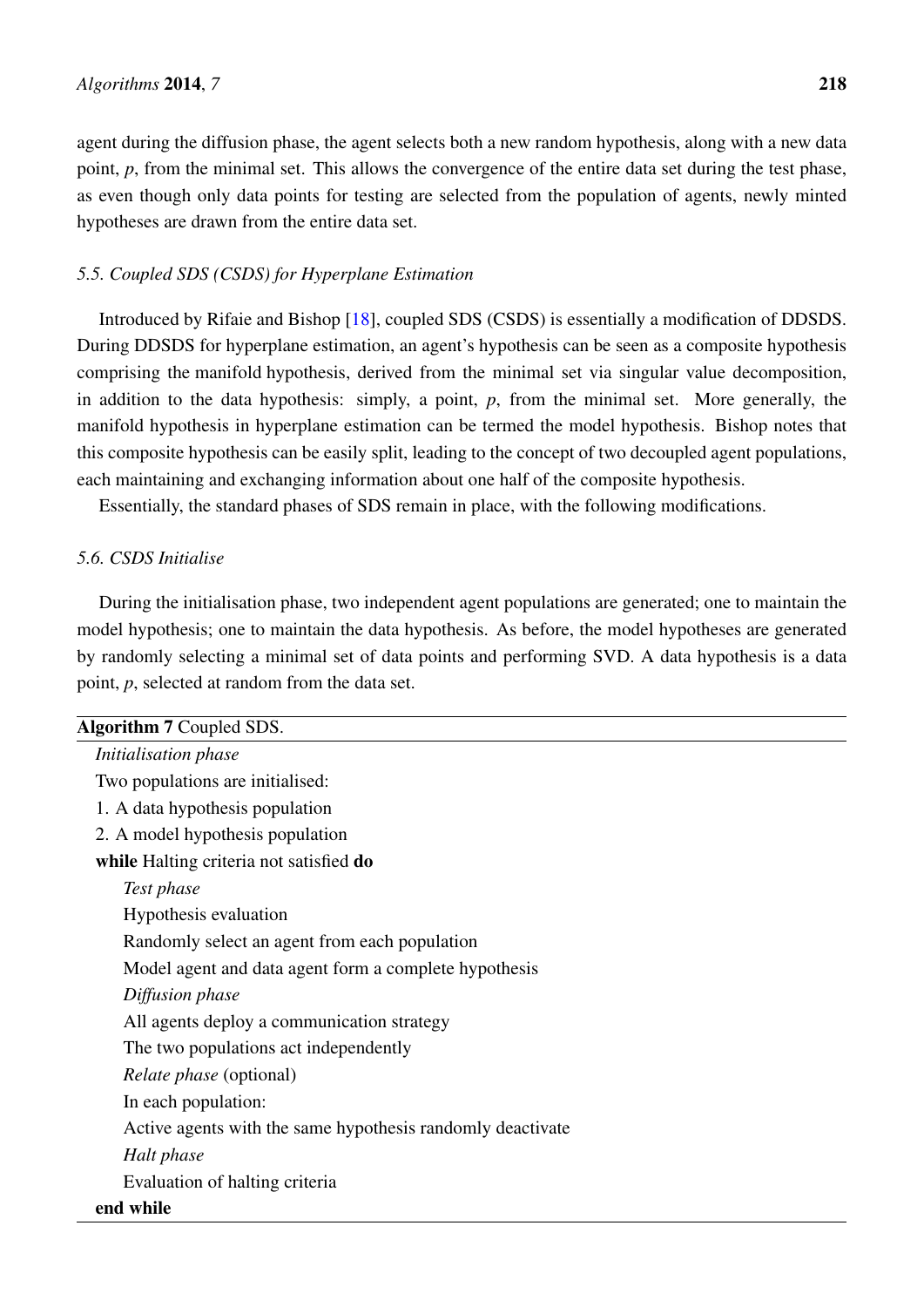#### *5.7. CSDS Test*

During the test phase, hypothesis evaluation is performed by forming a complete hypothesis. This is done by selecting an agent from each of the independent populations, combining a model hypothesis with a data hypothesis and calculating the appropriate residual; should this residual fall under the necessary threshold, both agents become active; otherwise, inactive.

## *5.8. CSDS Diffusion*

During the diffusion phase, each population of agents acts independently, in the sense that they only communicate with other agents from their own population. Otherwise, the usual SDS recruitment strategies can be applied. As before, should an agent not receive a new hypothesis from a fellow agent, it is required to generate a new random hypothesis. For model agents, this requires the usual minimal set selection plus SVD, while for data agents, simply selecting another data point.

# *5.9. CSDS Synchronicity and Context Sensitivity*

A further complication introduced by the decoupling of agent populations in CSDS is that of sequencing the phases and selecting appropriate population sizes. Generally, in other variants of SDS, only one population is maintained, hence the test and diffuse phases are simply executed in order. Applied to CSDS, this can be thought of as synchronous CSDS, in the sense that each population iterates through its cycles, in turn; perhaps, the model population iterates first, followed by the data population.

Asynchronous CSDS, however, proceeds by allowing each agent population to act in parallel; implemented here, this equates to interleaving the iteration of each population; for example, the model population selects one agent, forms a complete hypothesis with a data agent and performs the test phase; following this, a data agent will do so similarly; next, the model agent will perform diffusion, followed by the data agent; finally, the relate phase is performed in a similar manner. It was found experimentally that asynchronous operation yields the best performance.

As with DDSDS, the population size chosen is critical. Interestingly, in CSDS, it is possible to vary the size of both the model populations and the data populations. Increasing the size of the model population leads to a wider variety of hypotheses to test and, thus, more SVD calculations to perform, while increasing the data agent population leads to a larger number of residual calculations. Residual calculation is far less computationally expensive than SVD calculation, though SDS tends to perform more of them. Generally, the convergence of the system as a whole is determined by the convergence properties of the model population.

## *5.10. Master/Slave Synchronous CSDS*

In this mode of operation, one of the agent populations is selected to be the master population, with the other population as a slave. Complete hypotheses are tested by sequentially moving through the agents in the master population and randomly selecting an agent from the slave population.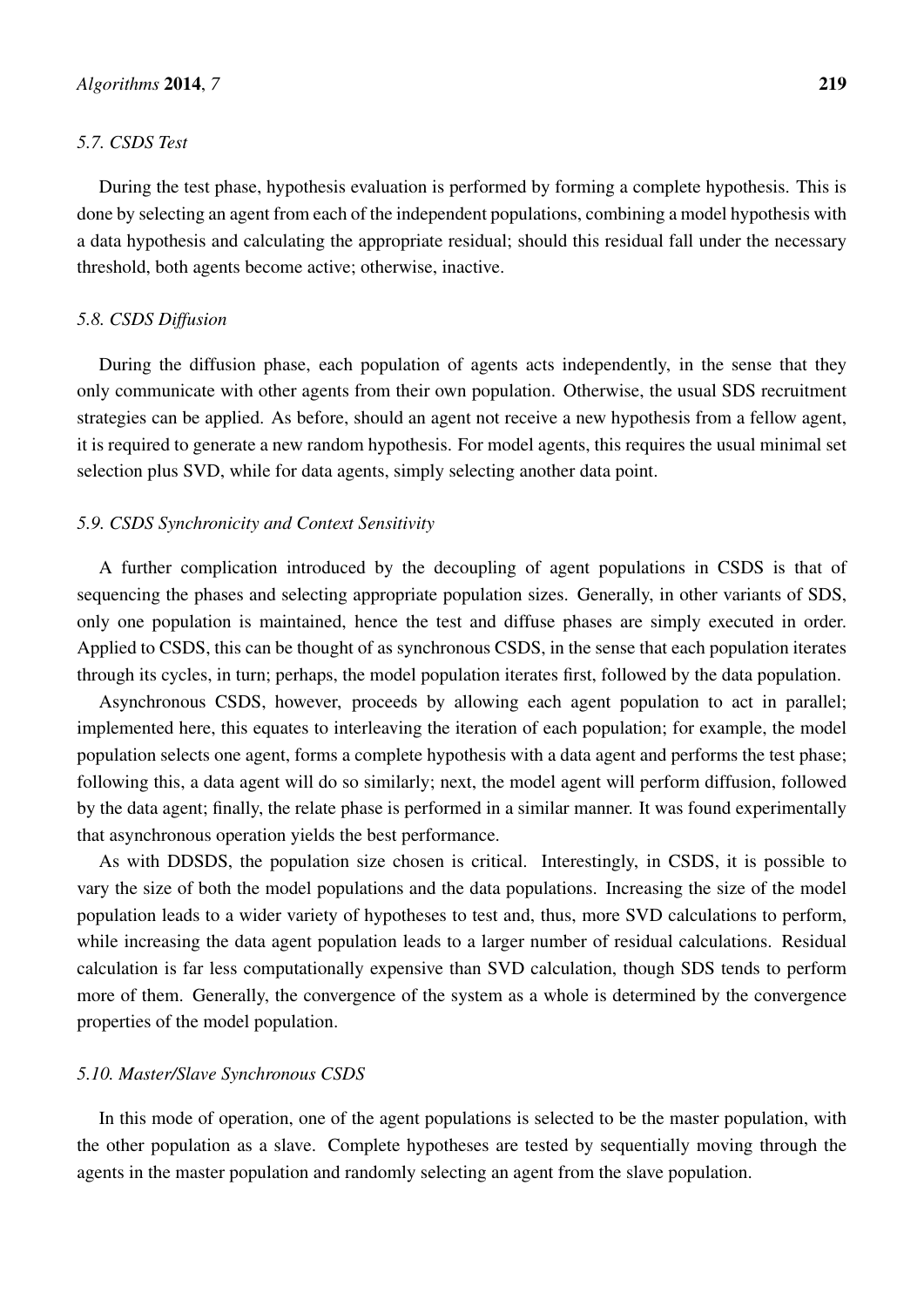#### *5.11. Sequential Master/Slave Synchronous CSDS*

In this mode, each agent population takes a turn at being the master population. For example, the model population takes the first turn at being the master population; each agent in this population randomly selects an agent from the data population and tests the complete hypothesis formed. After all model agents have been cycled, the data agent population takes its turn at being the master population. Again, all data agents are cycled through, this time selecting a random model hypothesis to test.

#### *5.12. Context Sensitivity*

The relate phase can be applied to CSDS in the usual manner in order to allow the system to maintain multiple proposed good quality hypotheses in a dynamically changing environment.

#### 6. Experimental Investigation: Hyperplane Estimation Techniques

An investigation was performed on the task of hyperplane estimation in many different dimensions and with varying levels of noise. Each of the two data-driven approaches to SDS, DDSDS and CSDS, were compared, in different incarnations, against RANSAC, a good benchmark for the best available parameter estimation technique (potentially superior techniques are available, such as MLESAC[\[27\]](#page-21-12) and NAPSAC<sup>[\[28\]](#page-21-13)</sup>, though these are both derived from RANSAC).

#### *6.1. Search Environment Properties*

As previously discussed, a hyperplane can be thought of as a line in two dimensions, a sheet, or plane, in three dimensions, and so on for higher dimensions. The crucial idea is that a hyperplane can be described by a linear equation, determined by, for example, in three dimensions:

$$
ax + by + cz + d = 0 \tag{7}
$$

where the solution  $(a,b,c,d)$  determines the orientation of the plane in the three-dimensional space. This linear description of a plane holds as the dimensions increase. For example, in five dimensions, the hyperplane can be described:

$$
av + bw + cx + dy + ez + f = 0
$$
\n<sup>(8)</sup>

To uniquely describe a hyperplane, one requires a minimal set of points of size equal to the number of dimensions of the space containing the hyperplane. For three dimensions, three points make up the minimal set; for five dimensions, five points.

It was necessary to generate synthetic data with which to test the algorithms. Hence, some data set was needed, residing within which a hyperplane whose points were perturbed orthogonally by Gaussian noise (the inliers) could be found. All points not associated with the hyperplane are thus termed outliers.

Generation of this data is relatively straight forward once the singular value decomposition technique previously described is known. Random minimal sets can be determined, the system solved for (*a*,*b*,*c*,*d*,...) and, consequently, a set of inlier points generated with each axis co-ordinate perturbed by Gaussian noise at an appropriate level.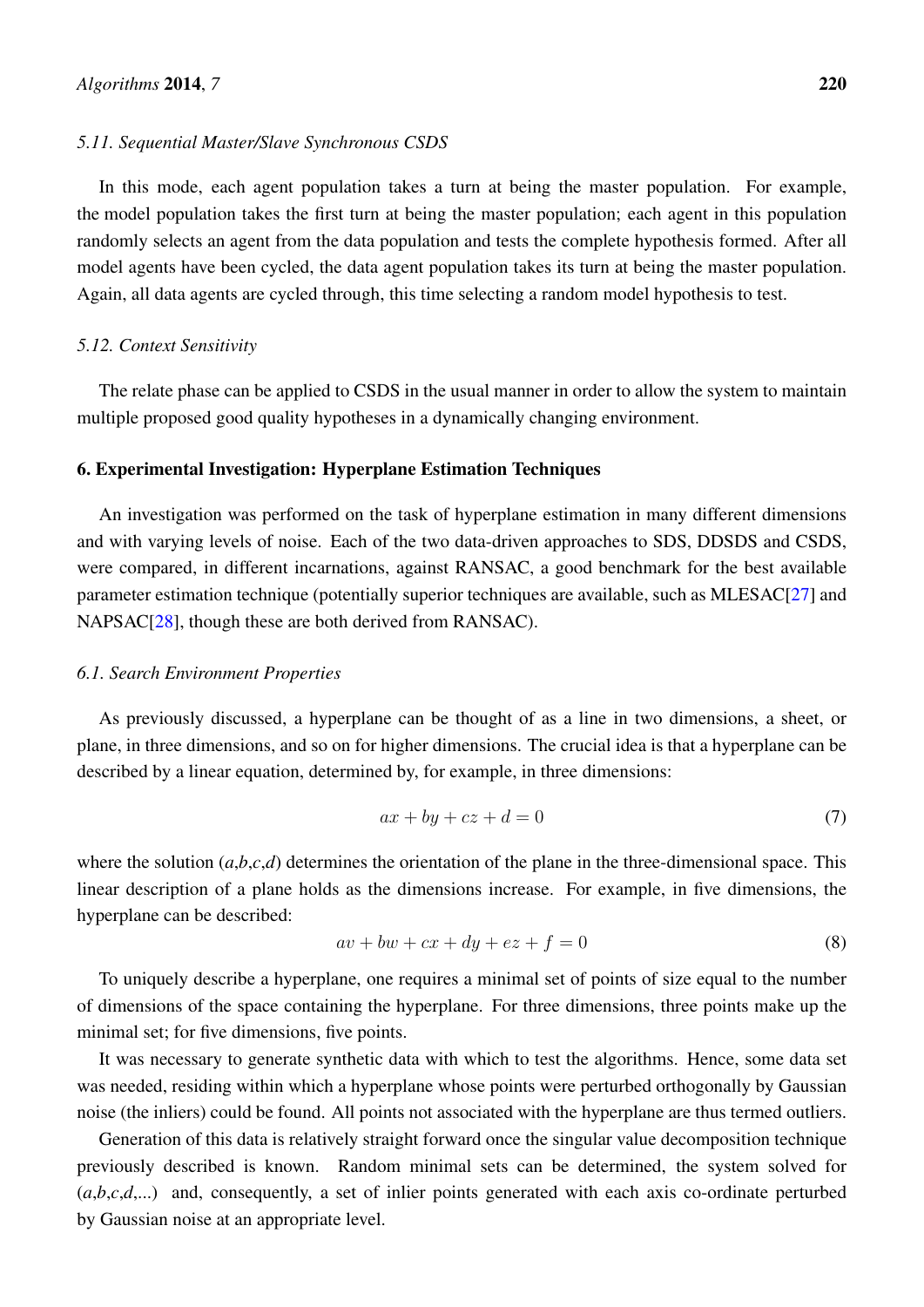The ratio of inliers to outliers determines the overall noisiness of the environment (distinct from the noise perturbations on the inliers themselves).

Thus, two main variables can be evaluated: the number of dimensions and the overall noisiness of the environment. The minimal set size is equivalent to the number of dimensions. Increasing the dimensions increases the search space size, without the need for additional data points. There is a combinatorial explosion in the search space size as the dimensions increase.

For all the trials, dimensions and noise detailed below, 1000 data points were used as the search space. A randomly positioned hyperplane was placed within this space for each trial. The level of environmental noise determines the proportion of inliers to outliers; a level of 50% implies 500 data points making up the inliers (the generated hyperplane) and the remaining 500 evenly distributed outliers. The inliers were disturbed orthogonally from the true hyperplane by Gaussian noise, as described previously. For each measure, 10 trials were run and the average measurement taken (of both convergence time and accuracy). SDS convergence occurred at the 100% agent activity level.

The convergence times of the trials have been used as a guide to computational expense. Another method is to compare the number of singular value decompositions and residual calculations needed for convergence; however, upon analysis, the correlation between the time to convergence in milliseconds and the number of SVDs (the most computationally-intensive process) performed is very close, and hence, the actual time taken is used as a more illustrative measure of overall performance.

To measure the accuracy of the algorithms, the hypothesis converged as the optimal solution was tested against all points in the data space; the percentage classed as inliers are seen to be the score of the hypothesis. The accuracy of the hypothesis is a measure of the percentage of inliers in the data that are described by the solution.

The size of the population of agents in standard SDS has a bearing on the number of iterations required for SDS to converge; similarly for data-driven variants. Too large a population, for a given search, will require SDS to perform far too many SVDs, thus reducing its speed of convergence; too small a population may lead to a lack of accuracy, with the benefit of speeding up the algorithm.

# 7. Results

After experimentation with coupled and data-driven modes of SDS, it was found that varying the size of the population of agents holding a model hypothesis had a large impact on the convergence performance of the technique; there are also implications for the accuracy of the algorithm. For CSDS, a small model population generally allowed for quicker convergence times at the expense of some accuracy; similarly a larger model population converged more slowly, but produced better accuracy measures. Remembering that as the dimensions increase, there is a combinatorial explosion of the number of possible hypotheses available, it stands to reason that a larger number of model hypotheses entertained by CSDS and DDSDS should lead to better solutions being found (i.e., the risk of overlooking an optimal solution is smaller).

Experimentally, for CSDS, a rule of thumb relationship between the dimensions of the data and the number of model agents was roughly established as:  $agents = dimensions<sup>3</sup>$ . The larger numbers of model agents gives the algorithm a better chance of finding a good solution in the exploding number of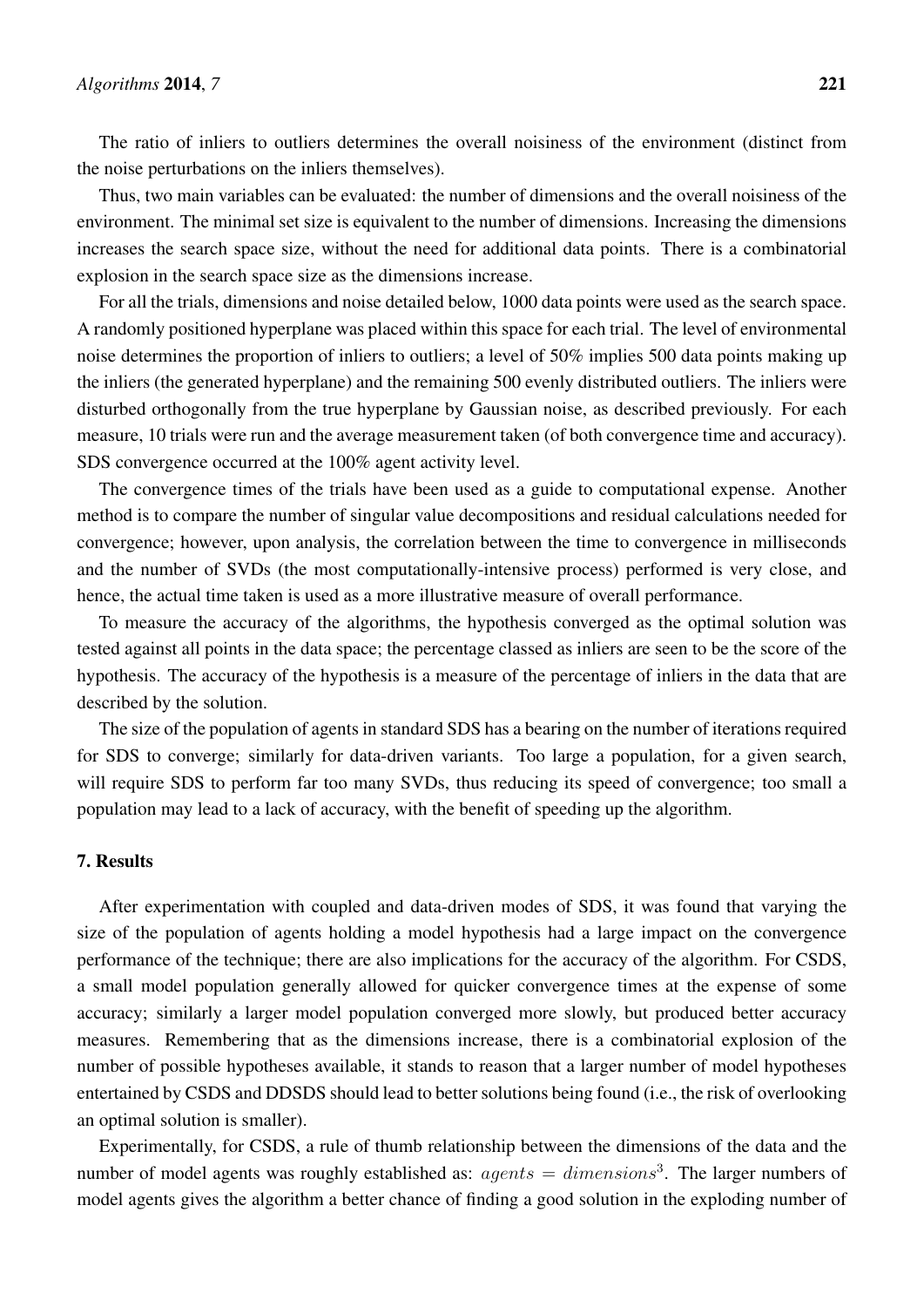possible hypotheses in higher dimensions. Using too many agents results in very long computation times per iteration, while too few cannot cover the search space adequately to converge on a solution quickly.

Variance in SDS convergence time and accuracy is known to be sensitive to noise and initial state. For example, should a population be instantiated with a high degree of agents at the optimal solution, the convergence time will be shortened. The trends presented are representative of convergence times and accuracy. At high noise and in high dimensions, variance increases. A more detailed analysis of these issues is provided in [\[14\]](#page-20-13).

Using a data space size of 1,000 points, results for the following population sizes are presented (in *n* dimensions):

CSDS:  $n^3$  hypothesis agents and 1,000 data agents.

DDSDS: 500 agents.

Two residual tests were performed during the test phase. This gives a hypothesis two chances of becoming/staying active during the test phase (the agent activates if either of its residual tests fall under the desired threshold).

Results are presented here in comparison with RANSAC performing the same parameter estimation task.

# *7.1. Dimension Trials*

For the dimension trials, all parameters were as described above, with the environmental noise fixed at 50%.

<span id="page-16-0"></span>As shown in Figure [3,](#page-16-0) the convergence time of each algorithm is similar in increasing dimensions.

Figure 3. Hyperplane estimation dimension trials: convergence time.



#### Hyperplane estimation - convergence time - 50% noise

Error Bars: +/- 1 SE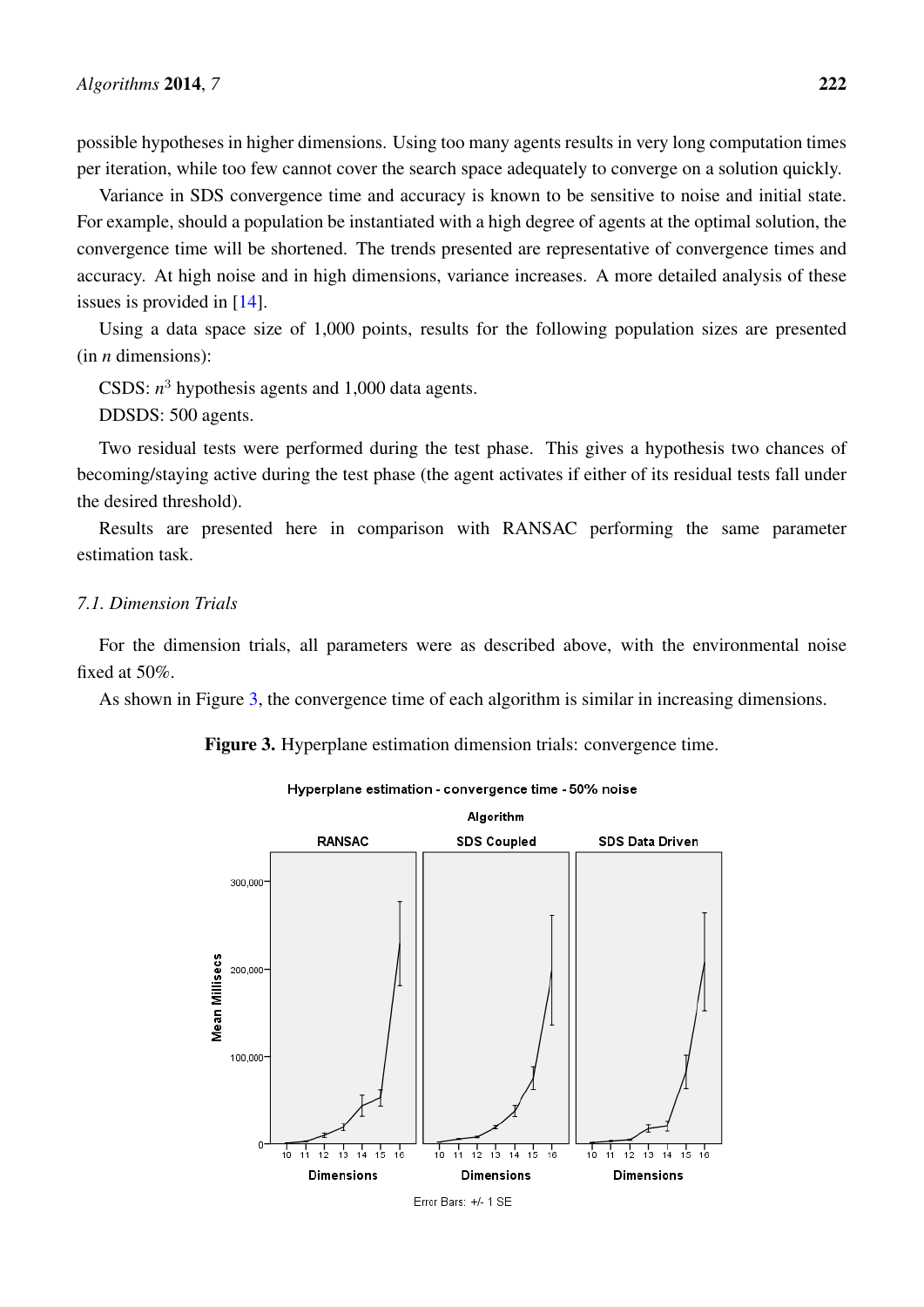<span id="page-17-0"></span>Figure [4](#page-17-0) shows that the SDS algorithms are able to maintain good accuracy, dropping off in 15 dimensions and higher. The worrying trend, for SDS, is that the accuracy gradually diminishes as the number of dimensions increases.





# *7.2. Noise Trials*

Having reported the dimension properties of the three algorithms, at a fixed 50% environmental noise level, the other side of the story can be investigated: increasing environmental noise, at a fixed 10 dimensions.

Figure [5](#page-18-0) shows that both varieties of SDS broadly match the performance of RANSAC in increasing noise at 10 dimensions. In high noise, RANSAC is superior. CSDS outperforms DDSDS.

In Figure [6,](#page-18-1) it is interesting to note that CSDS is able to outperform RANSAC in terms of accuracy at up to around 50% environmental noise, after which the performance of each algorithm is roughly equivalent.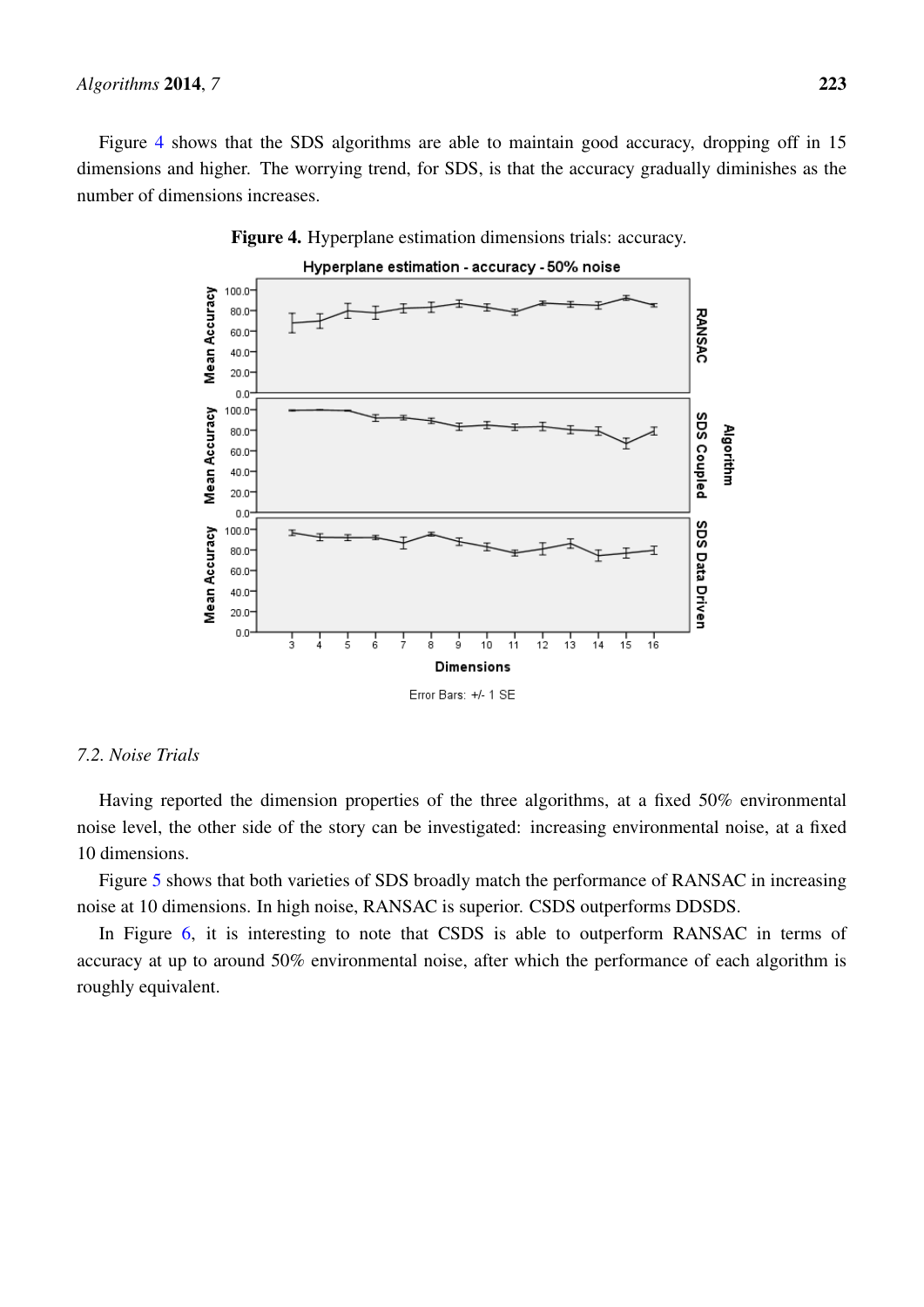

<span id="page-18-0"></span>Figure 5. Hyperplane estimation noise trials: convergence time.

Hyperplane estimation - convergence time - 10 dimensions

Figure 6. Hyperplane estimation noise trials: accuracy.

<span id="page-18-1"></span>

Error Bars: +/- 1 SE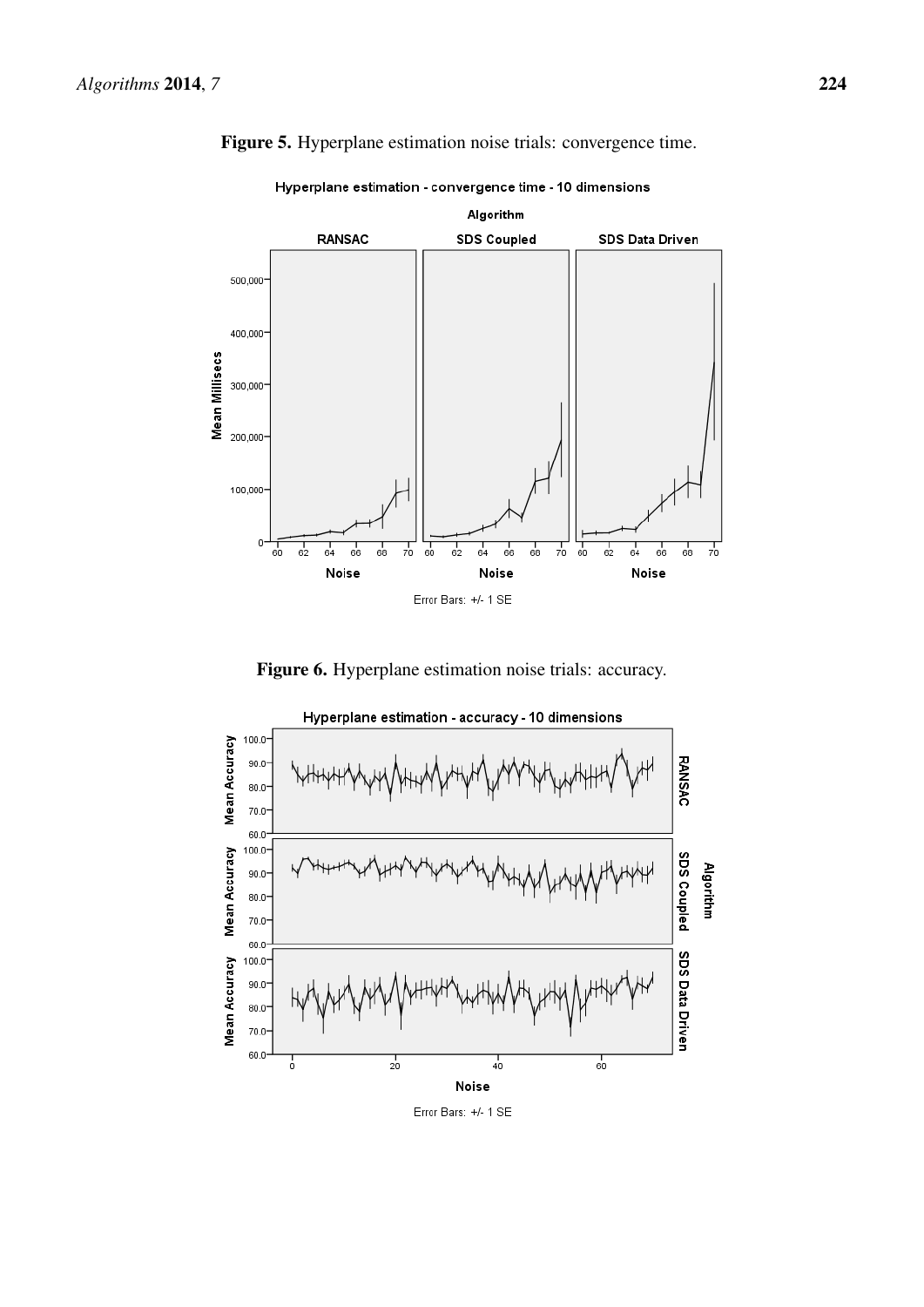#### *7.3. Discussion*

Looking at the results obtained by each algorithm in the many different noise and dimension environments, it is apparent that there is no obvious winner in all situations. The optimum choice of algorithm is very much dependent on the particular situation to be solved, though this is to be expected, in line with Wolpert and Macready's no free lunch theorems [\[29](#page-21-14)[,30\]](#page-22-0).

Given a certain set of search space conditions, a particular SDS variant could be configured to give the best performance. However, sometimes, RANSAC would be the best choice. In general, the best performing SDS variant is coupled SDS, with the model agent population linked to the dimensions of the data. There is a scope for fine tuning this agent population to maximise the benefits, though major leaps in performance are unlikely. SDS can perform as well as RANSAC in most hyperplane estimation situations, which should be of interest for computer vision applications. Further customisation and tuning of the algorithms to specific applications and scenarios should produce improved results.

## 8. Conclusions

Stochastic diffusion search has been placed in the context of swarm intelligence techniques in contrast to more traditional search and optimisation methods.

A variable population size has been shown to be a key factor when designing SDS systems, with coupled SDS shown to be the most flexible and best performing variant of SDS.

All SDS varieties appear to suffer from the no free lunch issue; configured to perform well for a certain problem (for example, hyperplane estimation in twelve dimensions) automatically sets them up to perform badly on another problem (for example, hyperplane estimation in three dimensions). For this reason, it is suggested that further work is carried out to provide SDS with some mechanism of auto-tuning itself; dynamically modifying population size along with some method of varying the number of datum checked during the test phase.

There may be some fundamental relationship between the number of hypothesis agents (in CSDS) needed for best performance and the total number of hypotheses in the system. Given the data-driven techniques adopted, this possible number of hypotheses is finite. Similarly, it seems plausible that there is an optimum number of data agents required for any given problem; some fraction of the total number of data elements, for example. While some attempts have been made here to approximate these relationships, further work is necessary to establish their fundamental properties or simply to provide better heuristics to guide their approximation.

SDS has been shown to be an excellent swarm intelligence search and optimisation technique. This is due to SDS's partial evaluation of the objective function, in comparison with many existing techniques' approach of full evaluation. The communication phase of SDS allows good hypotheses to spread throughout the agent population quickly and efficiently, while the discarding of bad hypotheses is generally reliable.

Given that the relate phase can be applied to CSDS in the usual manner, further work in, for example, the realm of image and video analysis could include an investigation into the performance of SDS in context-sensitive modes in order to entertain multiple hypothesis solutions in a dynamic search space;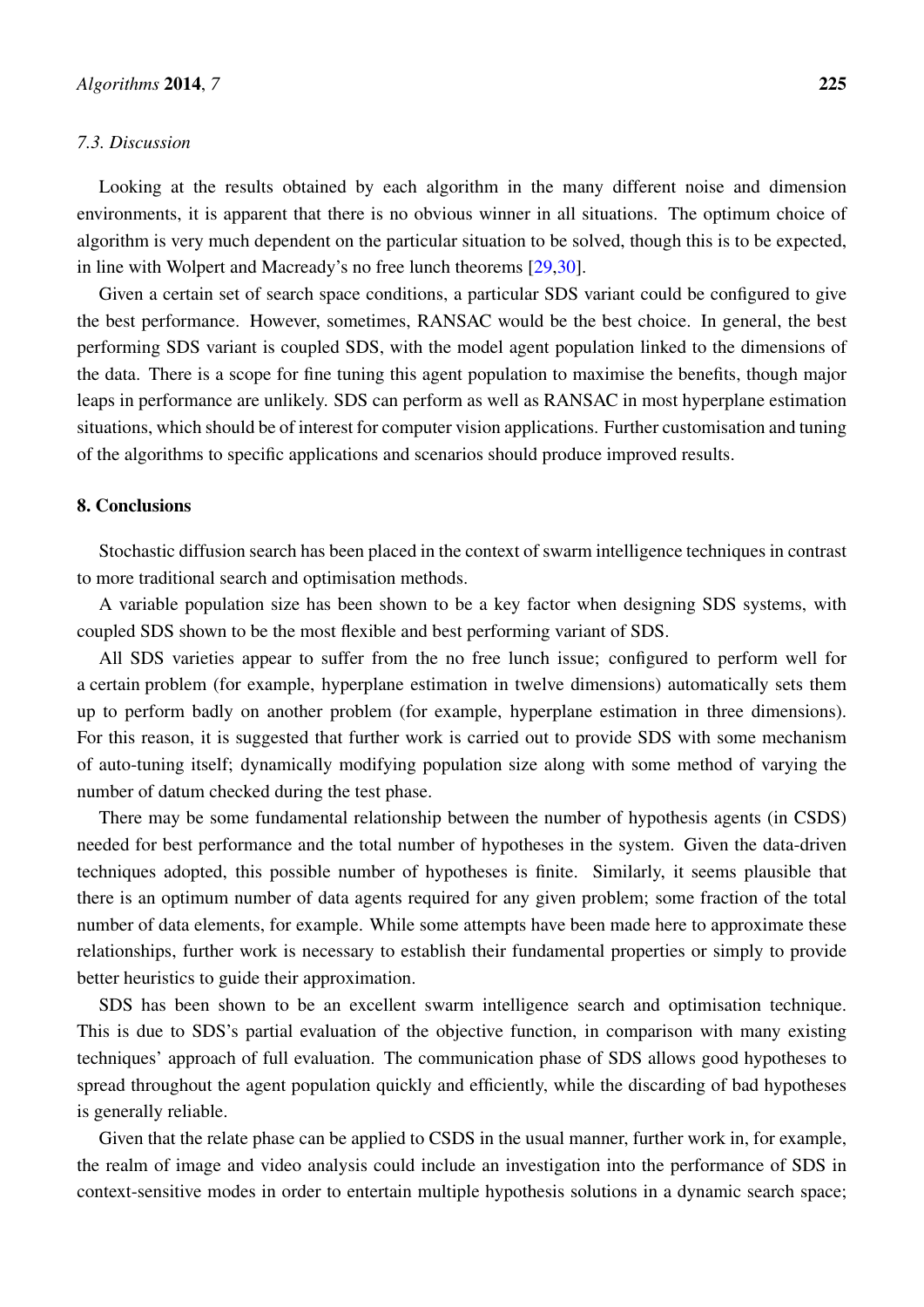something RANSAC is unable to achieve. For example, applying this kind of technique to object recognition during real-time video analysis appears to offer a rich vein of potential.

# Conflicts of Interest

The authors declare no conflict of interest.

# **References**

- <span id="page-20-0"></span>1. Kennedy, J.; Eberhart, R.; Shi, Y. *Swarm Intelligence*; Morgan Kauffman: San Francisco, CA, USA, 2001.
- <span id="page-20-1"></span>2. Bonabeau, E.; Dorigo, M.; Theraulaz, G. *Swarm Intelligence: From Natural to Artificial Systems*; Oxford University Press: Oxford, UK, 1999.
- <span id="page-20-2"></span>3. Goldberg, D. *Genetic Algorithms in Search, Optimization and Machine Learning*; Addison Wesley: Reading, MA, USA, 1989.
- <span id="page-20-3"></span>4. Holland, J. *Adaptation in Natural and Artificial Systems*; The University of Michigan Press: Ann Arbor, MI, USA, 1975.
- <span id="page-20-4"></span>5. Back, T. *Evolutionary Algorithms in Theory and Practice*; Oxford University Press: Oxford, UK, 1996.
- <span id="page-20-5"></span>6. Bishop, J. Stochastic Searching Networks. In Proceedings of the 1st IEE International Conference Artificial Neural Networks, London, UK, 16–18 October 1989; Volume 313.
- <span id="page-20-6"></span>7. Moglich, M.; Maschwitz, U.; Holldobler, B. Tandem calling: A new kind of signal in ant communication. *Science* 1974, *186*, 1046–1047.
- <span id="page-20-7"></span>8. De Meyer, K.; Nasuto, S.; Bishop, J. *Stigmergic Optimization, Studies in Computational Intelligence*; Springer: Berlin/Heidelberg, Germany; New York, NY, USA, 2006; Volume 31, Chapter Stochastic Diffusion Optimisation: The Application of Partial Function Evaluation and Stochastic Recruitment, pp. 185–207.
- <span id="page-20-8"></span>9. Whitaker, R.; Hurley, S. An agent based approach to site selection for wireless networks. In Proceedings of the 2002 ACM Symposium on Applied Computing, Madrid, Spain, 10–14 March 2002.
- <span id="page-20-9"></span>10. Beattie, P.D.; Bishop, J. Self-Localisation in the 'Senario' Autonomous Wheelchair. *J. Intell. Robot. Syst.* 1998, *22*, 255–267.
- <span id="page-20-10"></span>11. Bishop, J.; Torr, P. *Neural Networks for Images, Speech and Natural Language*; Chapman Hall: New York, NY, USA, 1992; Chapter The Stochastic Search Network.
- <span id="page-20-11"></span>12. Aleksander, I.; Stonham, T. Guide to pattern recognition using random access memories. *Comput. Digit. Tech.* 1979, *2*, 29–40.
- <span id="page-20-12"></span>13. Grech-Cini, E. Locating Facial Features. Master's Thesis, University of Reading, Reading, UK, 1995.
- <span id="page-20-13"></span>14. Nasuto, S.; Bishop, J. Convergence Analysis of Stochastic Diffusion Search. *J. Parallel Alg. Appl.* 1999, *14*, 89–107.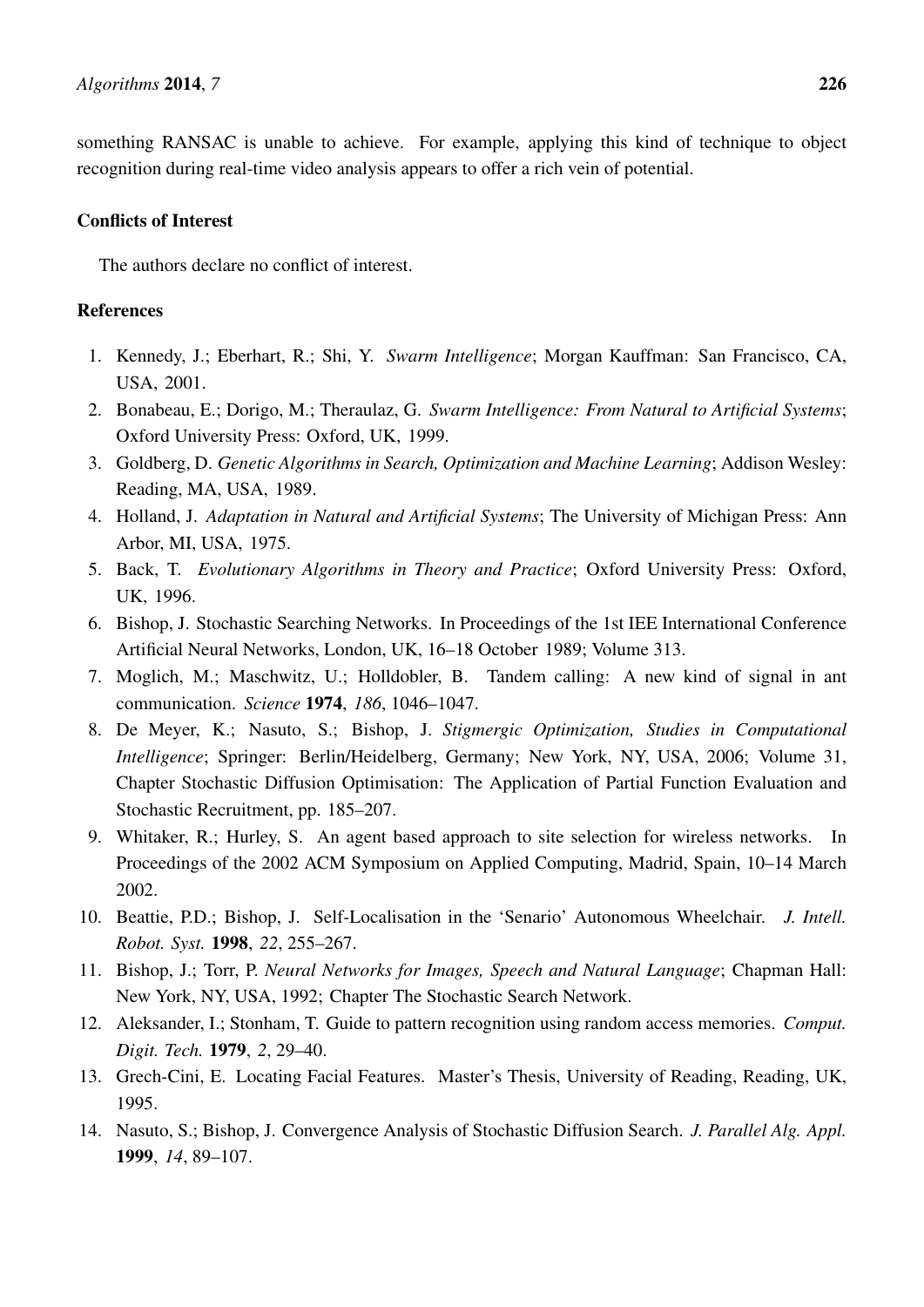- <span id="page-21-0"></span>15. Nasuto, S.; Bishop, J.; Lauria, S. Time Complexity of Stochastic Diffusion Search. In Proceedings of the International ICSC/IFAC Symposium on Neural Computation, Vienna, Austria, 23–15 September 1998.
- <span id="page-21-1"></span>16. Nasuto, S. Analysis of Resource Allocation of Stochastic Diffusion Search. Ph.D. Thesis, University of Reading, Reading, UK, 1999.
- <span id="page-21-2"></span>17. Neumaier, A. *Complete Search in Continuous Global Optimization and Constraint Satisfaction*; Cambridge University Press: Cambridge, UK, 2004.
- <span id="page-21-3"></span>18. Al Rifaie, M.; Bishop, J. Stochastic Diffusion Search Review. *Paladyn J. Behav. Robot.* 2013, *4*, 155–173.
- <span id="page-21-4"></span>19. Arthur, W. Inductive reasoning and bounded rationality, (The El Farol Problem). *Am. Econ. Rev.* 1994, *84*, 406–411.
- <span id="page-21-5"></span>20. Bishop, J.; Nasuto, S. *Artificial Neural Networks Lecture Notes in Computer Science*; Springer: Berlin/Heidelberg, Germany; New York, NY, USA, 2002; Volume 2415, Chapter Dynamic Knowledge Representation in Connectionist Systems, pp. 308–313.
- <span id="page-21-6"></span>21. Duda, R.; Hart, P. Use of the Hough Transformation to Detect Lines and Curves in Pictures. *Commun. ACM Arch.* 1972, *15*, 11–15.
- <span id="page-21-7"></span>22. Fischler, M.; Bolles, R. Random Sample Consensus: A Paradigm for Model Fitting with Applications to Image Analysis and Automated Cartography. *Commun. Assoc. Comp. Mach.* 1981, *24*, 381–395.
- <span id="page-21-8"></span>23. Press, W.; Flannery, B.; Teukolsky, S.; Vetterling, W. *Numerical Recipes in C: The Art of Scientific Computing*, 2nd ed.; Cambridge University Press: Cambridge, UK, 1992.
- <span id="page-21-9"></span>24. Vince, J. *Geometry for Computer Graphics: Formulae, Examples and Proofs*, 1st ed.; Springer: Berlin/Heidelberg, Germany; New York, NY, USA, 2005.
- <span id="page-21-10"></span>25. Al Rifaie, M.; Bishop, J.; Blackwell, T. An Investigation Into the use of Swarm Intelligence for an Evolutionary Algorithm Optimisation The Optimisation Performance of Differential Evolution Algorithm Coupled with Stochastic Diffusion Search. In Proceedings of the International Conference on Evolutionary Computation Theory and Application, (ECTA 3), Faris, France, 24–26 October 2011; pp. 1–6.
- <span id="page-21-11"></span>26. Omran, M.; Moukadem, I.; al Sharhan, S.; Kinawi, M. Stochastic diffusion search for continuous global optimization. In Proceedings of the International Conference on Swarm Intelligence, (ICSI 2011), Chongqing, China, 12–15 June 2011.
- <span id="page-21-12"></span>27. Tordoff, B.J.; Murray, D. Guided-mlesac: Faster image MLESAC: Transform estimation by using matching priors. *IEEE Trans. Pattern Anal. Mach. Intell.* 2005, *27*, 1523–1535.
- <span id="page-21-13"></span>28. Myatt, D.; Torr, P.; Nasuto, S.; Bishop, J.; Craddock, R. NAPSAC: High noise, high dimensional robust estimation—It's in the bag. In Proceedings of the 13th British Machine Vision Conference, (BMVC), Cardiff, UK, 2–5 September 2002.
- <span id="page-21-14"></span>29. Wolpert, D.; Macready, W. *No Free Lunch Theorems for Search*; Technical Report; Santa Fe Institute: Santa Fe, NM, USA, 1997.